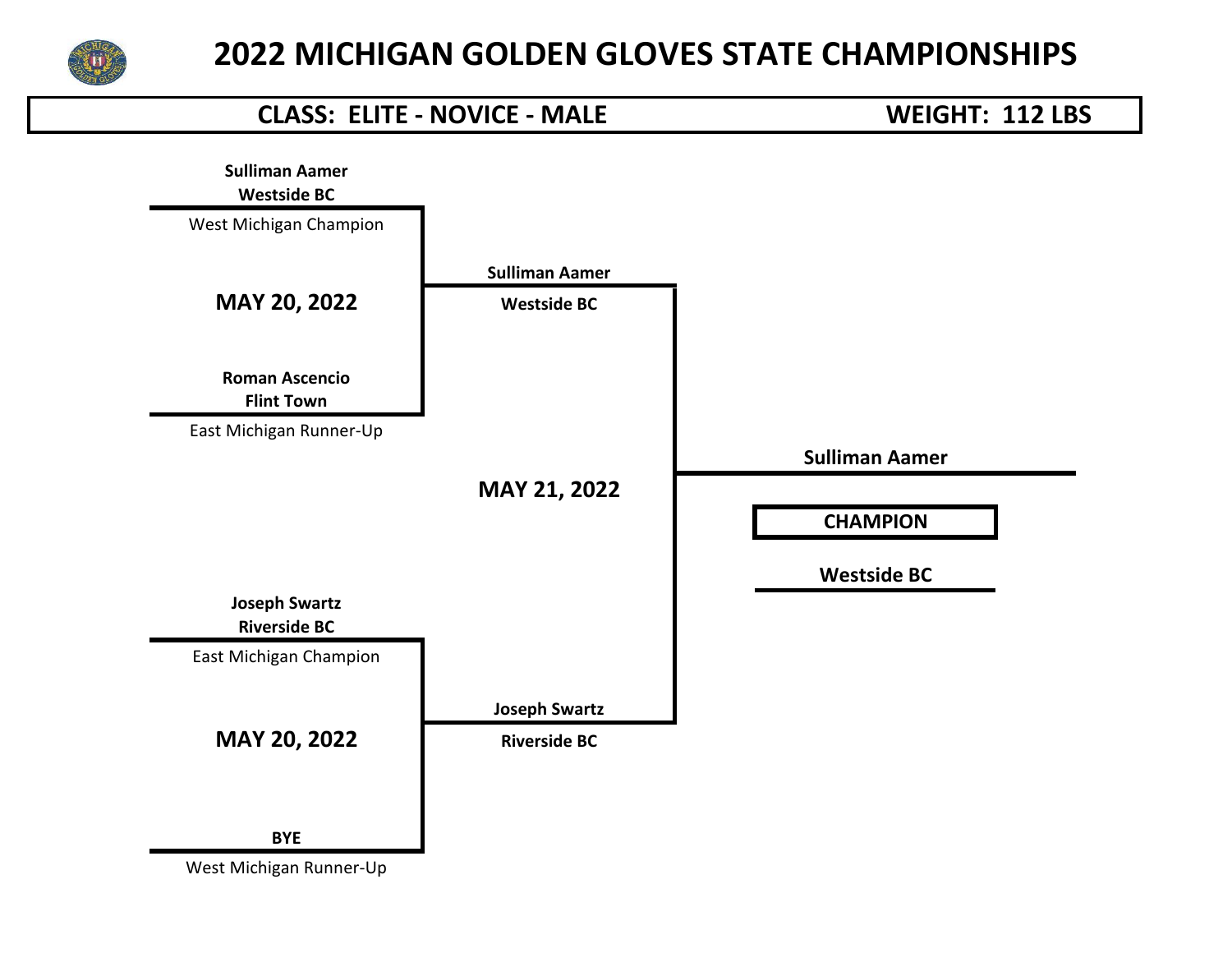

# **MGGA CLASS: ELITE - NOVICE - MALE WEIGHT: 125 LBS Armand Bridgeforth** West Michigan Champion **Armand Bridgeforth MAY 20, 2022 MGGA BYE** East Michigan Runner-Up **Armand Bridgeforth MAY 21, 2022 CHAMPION MAY 20, 2022 ABAA MGGA Daniel Espinosa ABAA** East Michigan Champion **Daniel Espinosa Bye**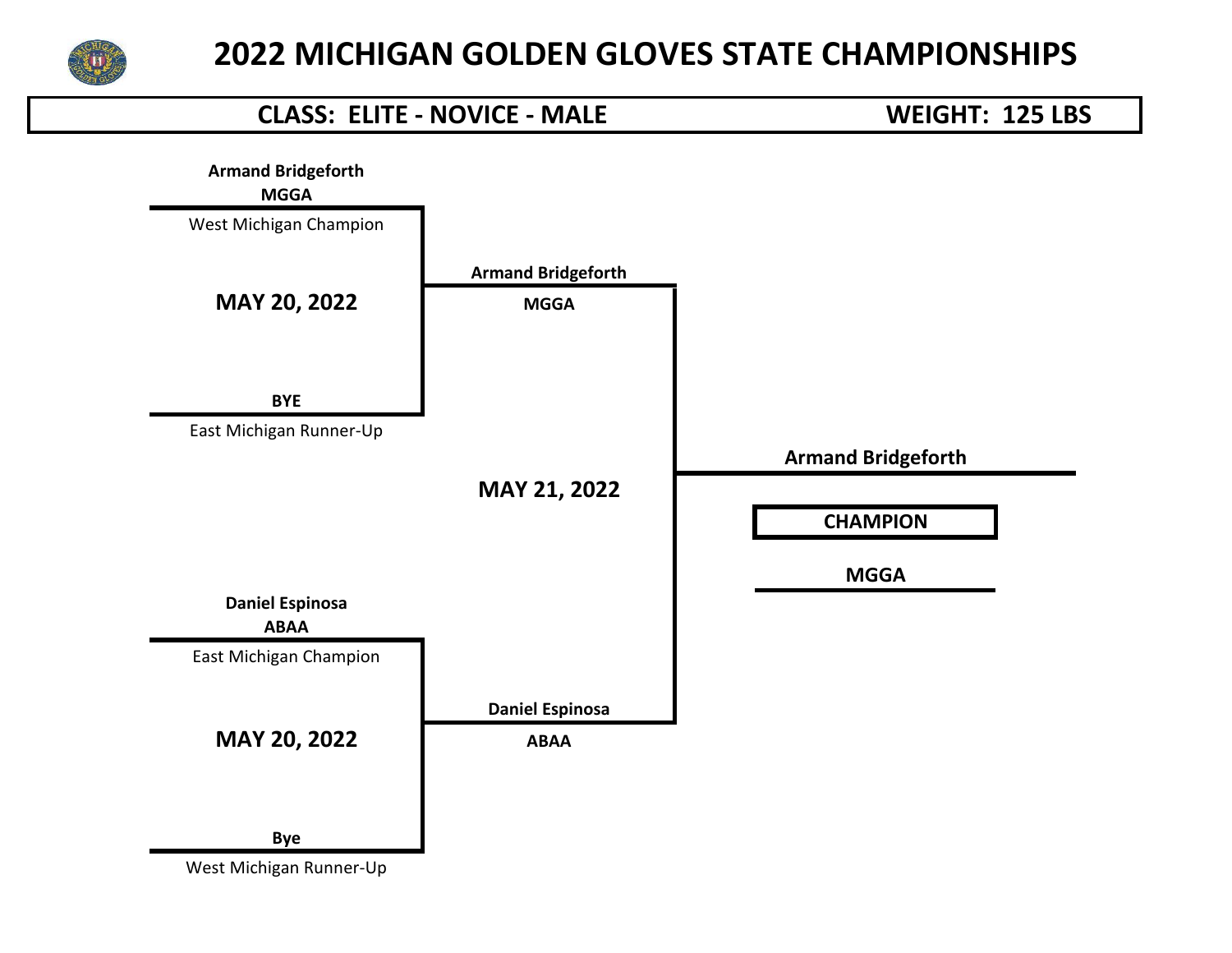

## **Kzoo BC CLASS: ELITE - NOVICE - MALE WEIGHT: 139 LBS Gentle Gibson** West Michigan Champion **Gentle Gibson MAY 20, 2022 Kzoo BC BYE** East Michigan Runner-Up **Gentle Gibson MAY 21, 2022 CHAMPION MAY 20, 2022 Gideon BC Kzoo BC Tyrone Welch Gideon BC** East Michigan Champion **Tyrone Welch Christopher Salazar Kzoo BC** West Michigan Runner-Up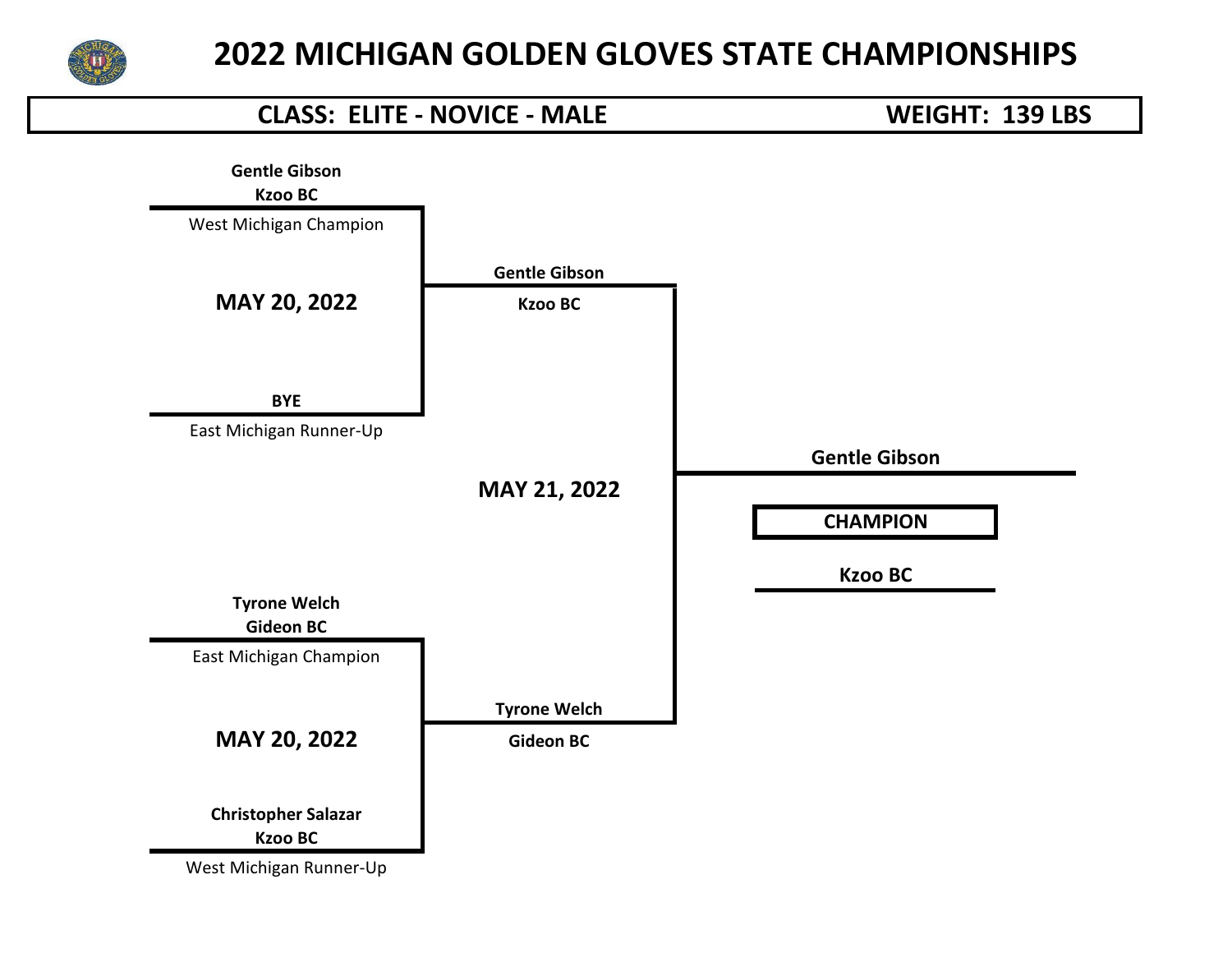

# **Anahauc BC CLASS: ELITE - NOVICE - MALE WEIGHT: 147 LBS Alejandro Hernandez** West Michigan Champion **Alejandro Hernandez MAY 20, 2022 Anahauc BC BYE** East Michigan Runner-Up **Alejandro Hernandez MAY 21, 2022 UNCONTESTED CHAMPION MAY 20, 2022 Anahauc BC BYE** East Michigan Champion **BYE**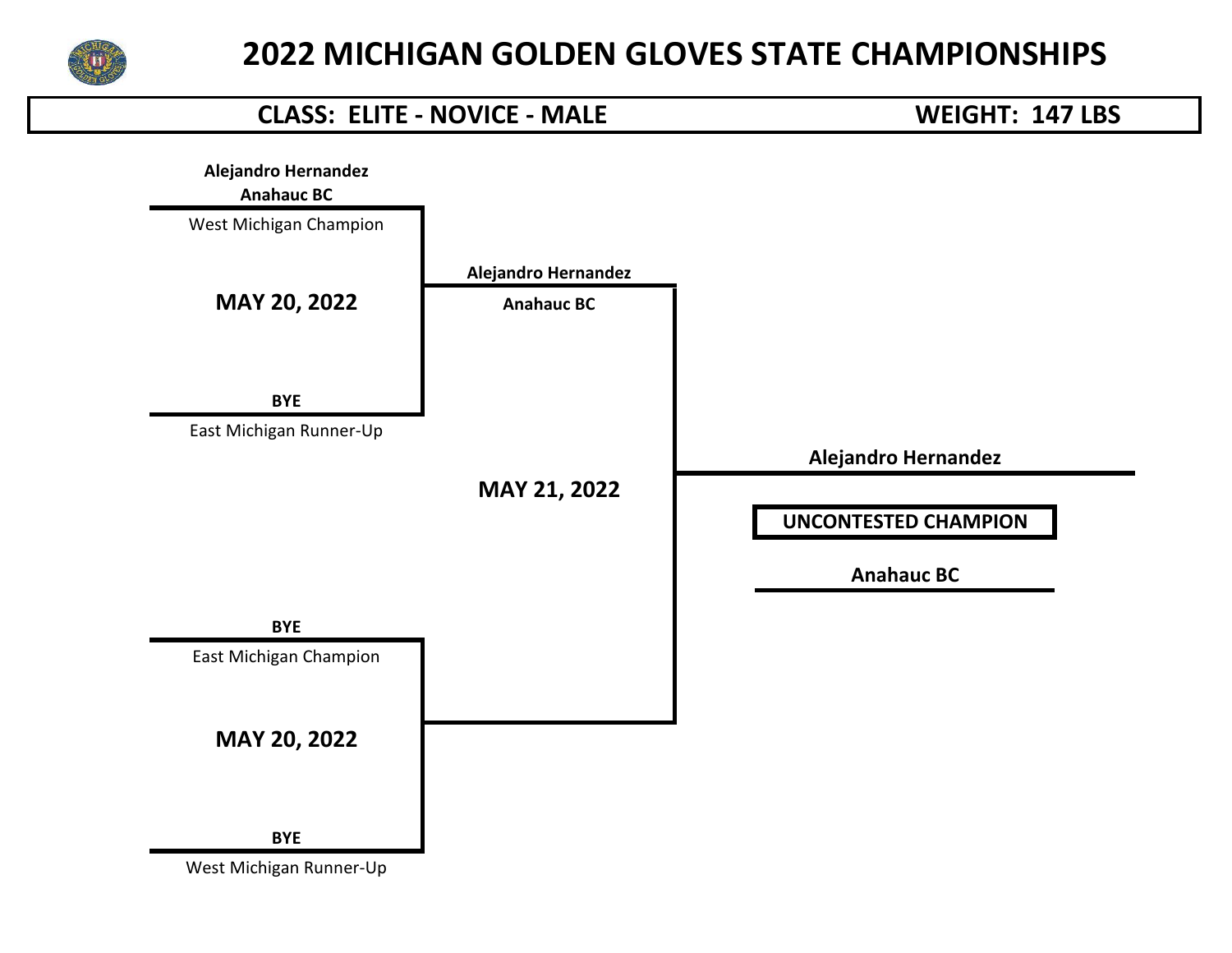

## **Crown Boxing CLASS: ELITE - NOVICE - MALE WEIGHT: 156 LBS Nathaniel Cowley** West Michigan Champion **Nathaniel Cowley MAY 20, 2022 Crown Boxing BYE** East Michigan Runner-Up **Mehki Baker MAY 21, 2022 CHAMPION MAY 20, 2022 MGGA MGGA Willie Jefferson Riverside BC** East Michigan Champion **Mehki Baker Mehki Baker MGGA**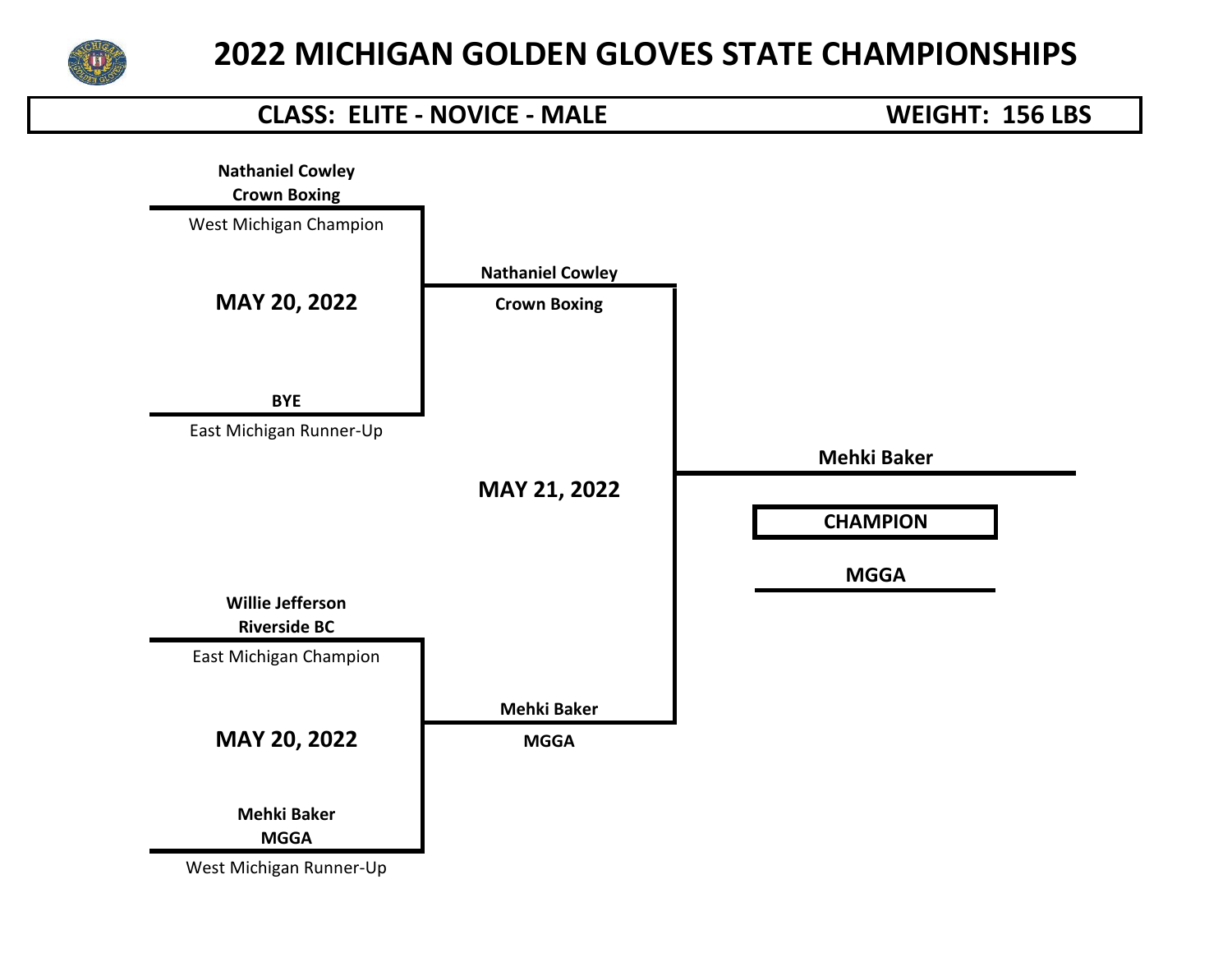

## **Team Glass CLASS: ELITE - NOVICE - MALE WEIGHT: 165 LBS Michael Lynn III** West Michigan Champion **Michael Lynn III MAY 20, 2022 Team Glass Michael Lagueux FWC Berston** East Michigan Runner-Up **Michael Lynn III MAY 21, 2022 CHAMPION MAY 20, 2022 Eli J BC Team Glass BYE** East Michigan Champion **Isaiah Jackson Isaiah Jackson Eli J BC** West Michigan Runner-Up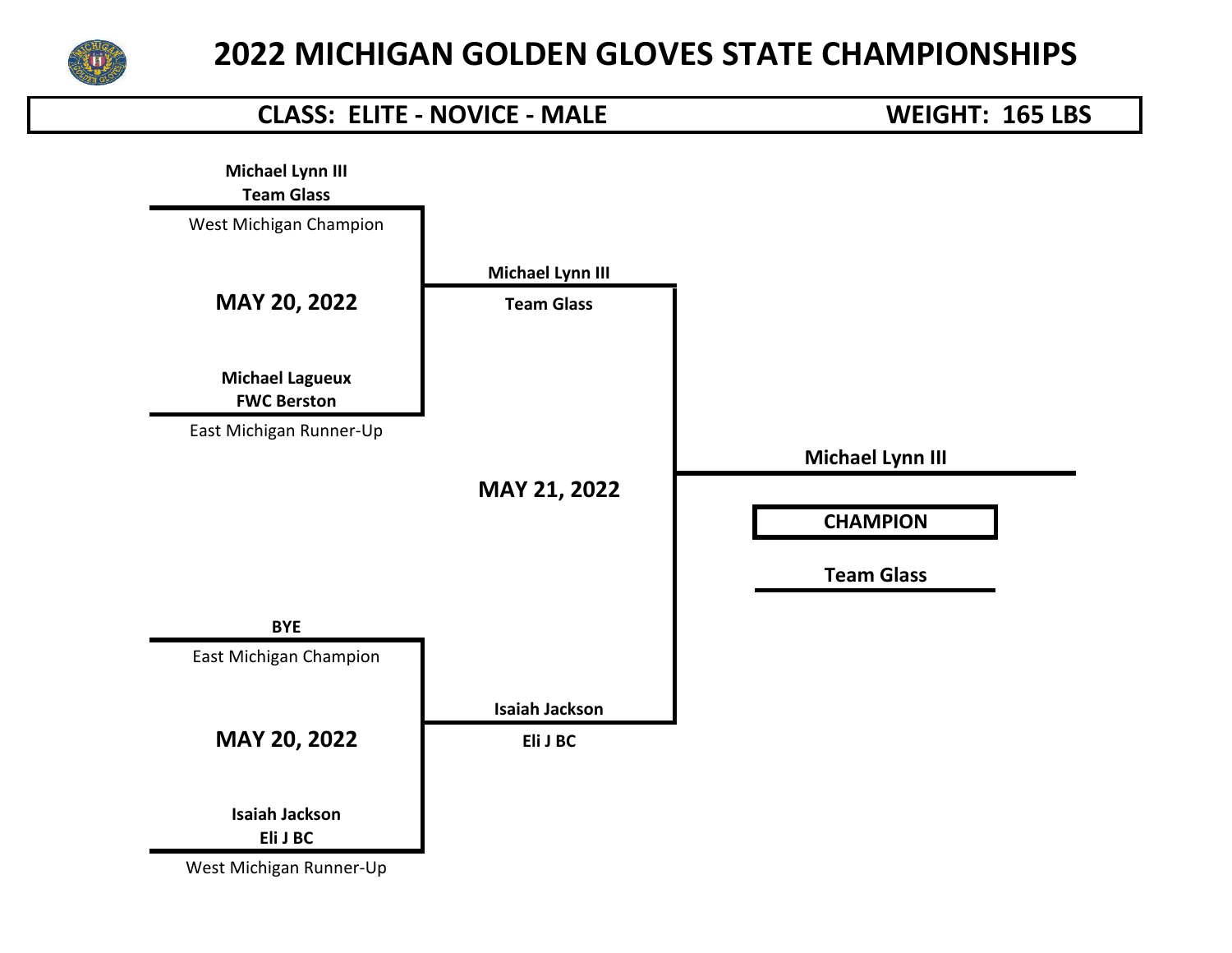

## **Crown Boxing CLASS: ELITE - NOVICE - MALE WEIGHT: 176 LBS Enrry Puente Aldana** West Michigan Champion **Enrry Puente Aldana MAY 20, 2022 Crown Boxing BYE** East Michigan Runner-Up **Enrry Puente Aldana MAY 21, 2022 CHAMPION MAY 20, 2022 Muskegon BC Crown Boxing Jaylon Roby Ultimate BC** East Michigan Champion **Abel Vilchis Mendoza Abel Vilchis Mendoza Muskegon BC**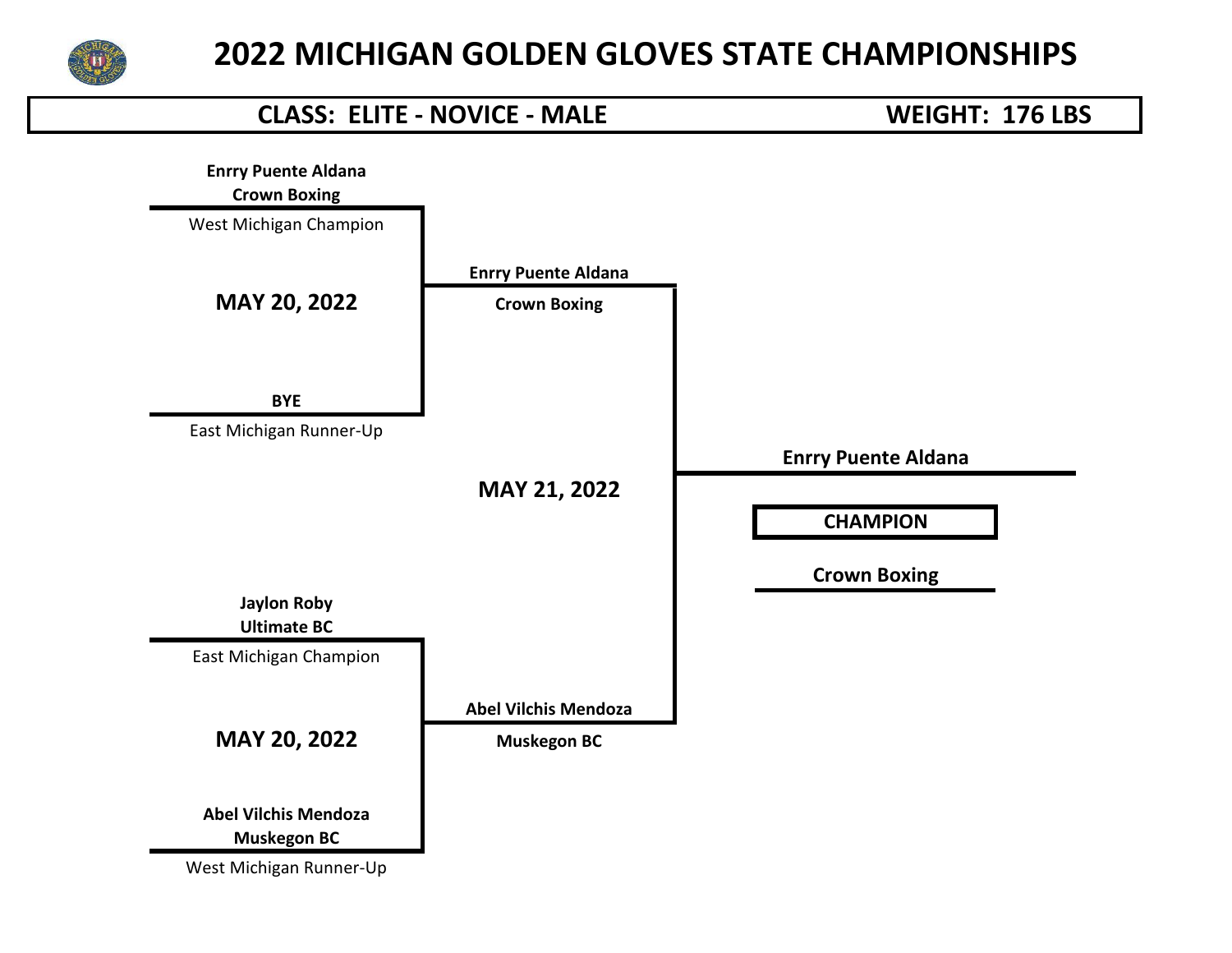

## **Team Glass CLASS: ELITE - NOVICE - MALE WEIGHT: 189 LBS Solomon Jagun** West Michigan Champion **Solomon Jagun MAY 20, 2022 Team Glass Phillip Crook Ultimate BC** East Michigan Runner-Up **Dan Finley MAY 21, 2022 CHAMPION MAY 20, 2022 Big Dog BC Big Dog BC Dan Finley Big Dog BC** East Michigan Champion **Dan Finley BYE**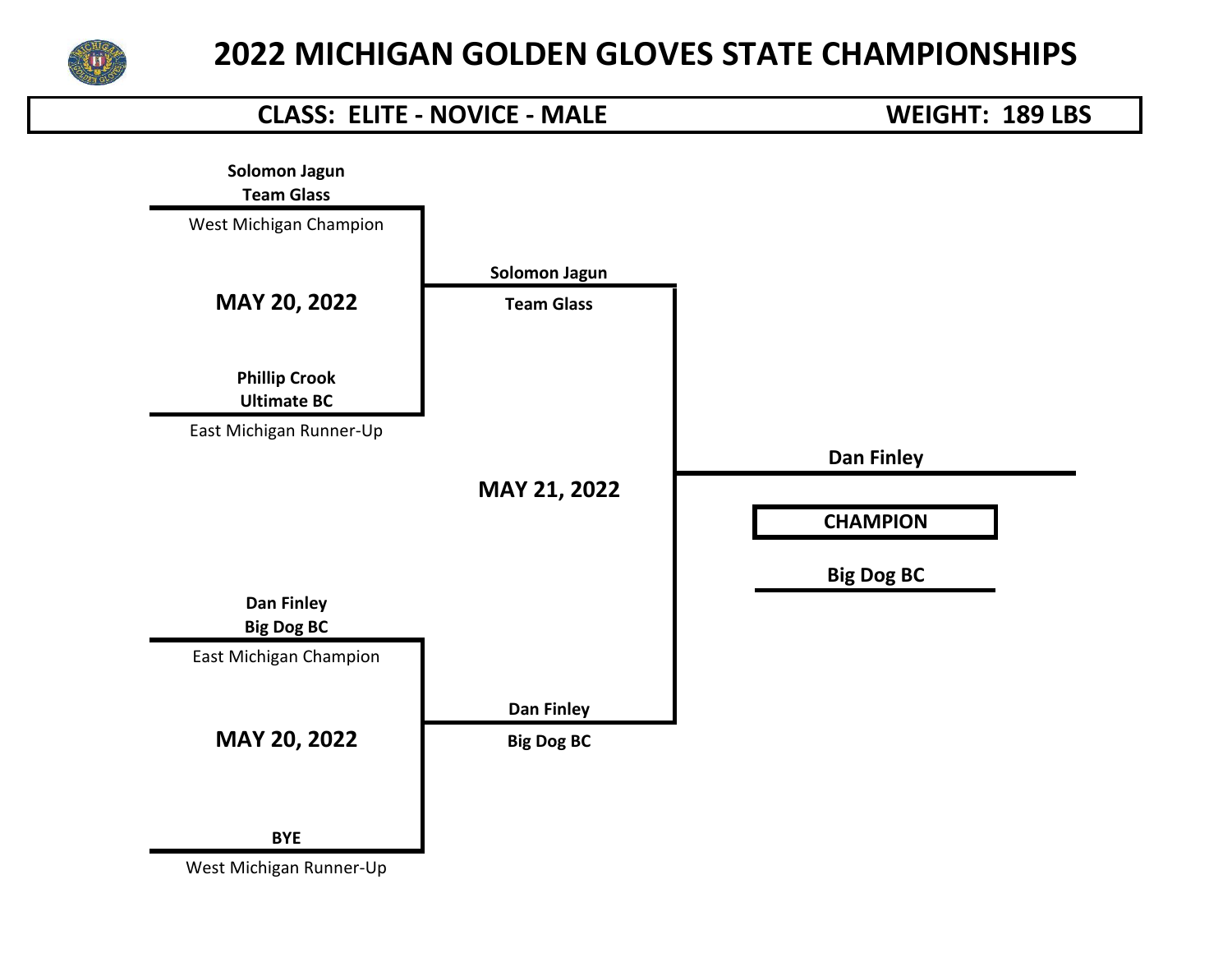

#### **CLASS: ELITE - NOVICE - MALE WEIGHT: 203 LBS**

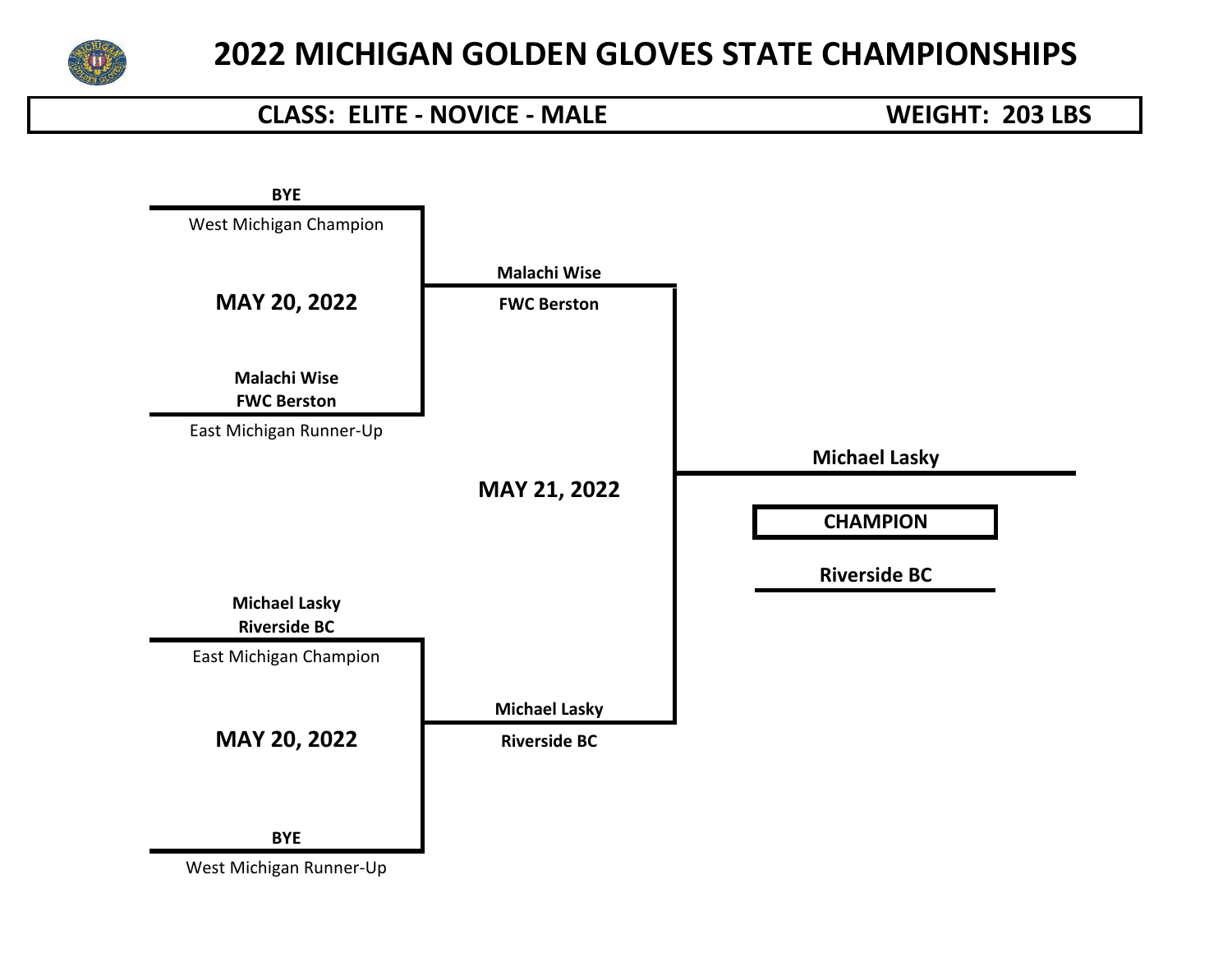

#### **CLASS: ELITE - NOVICE - MALE WEIGHT: 203+ LBS**

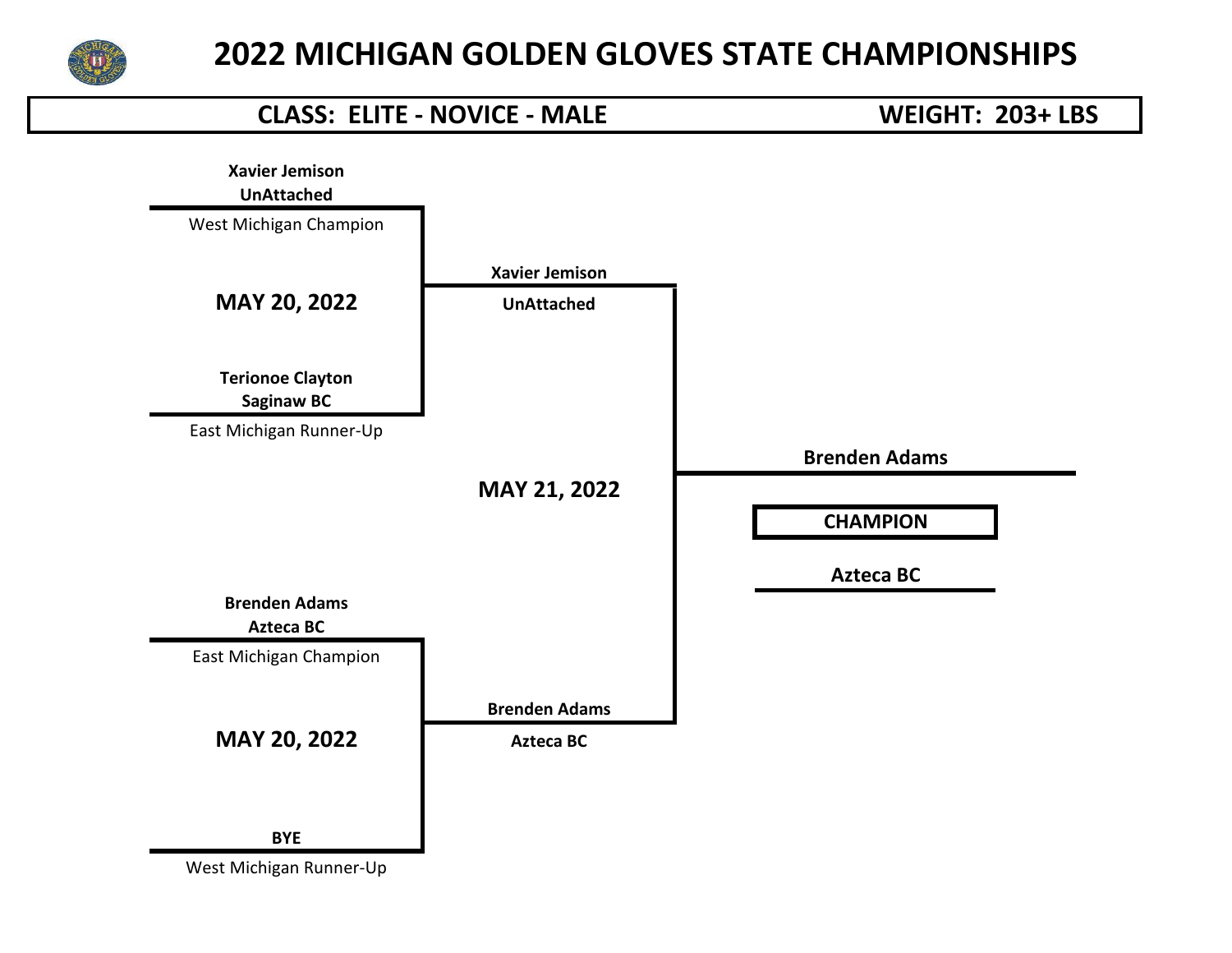

#### **CLASS: ELITE - OPEN - MALE WEIGHT: 112 LBS**

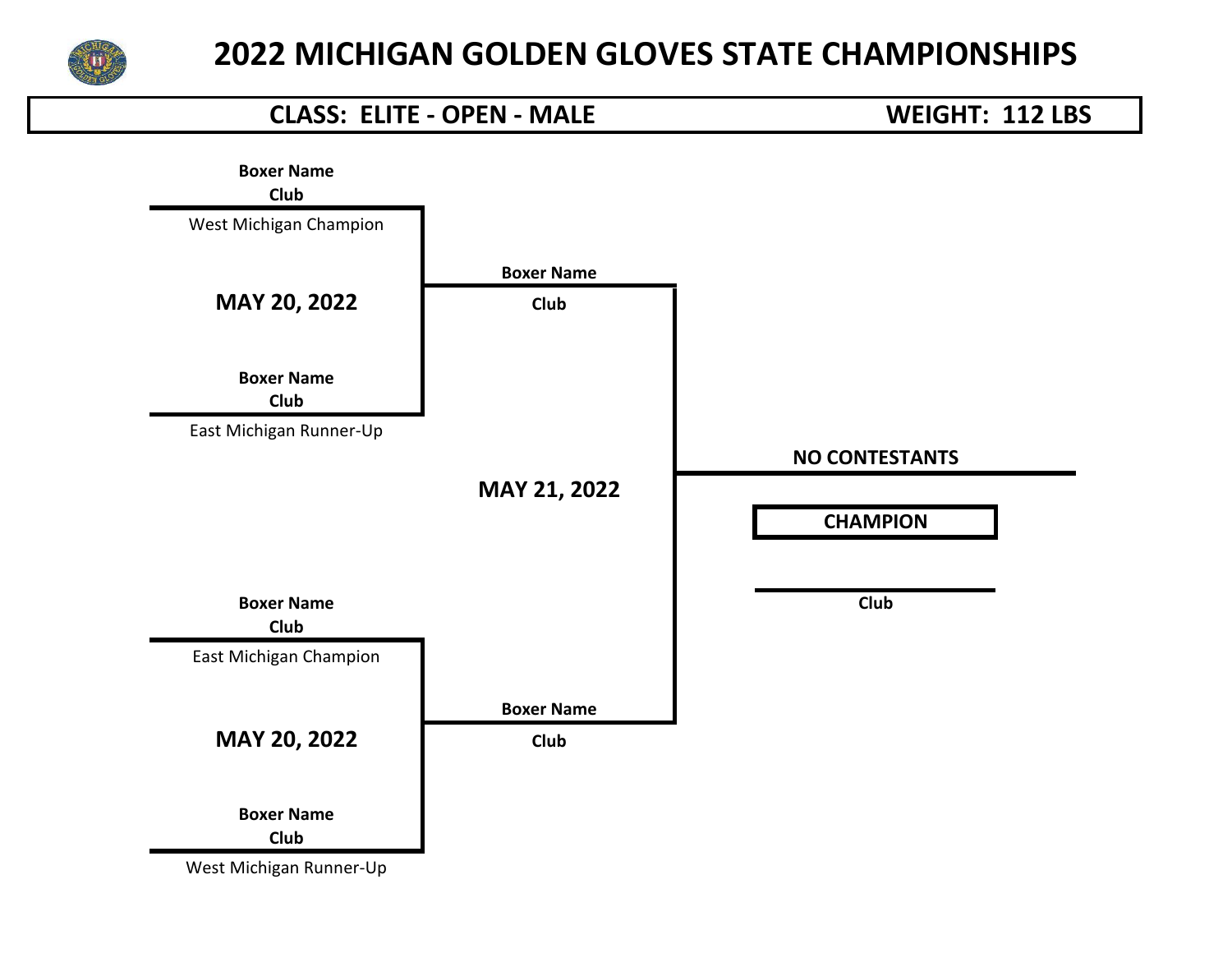

#### **CLASS: ELITE - OPEN - MALE WEIGHT: 125 LBS**

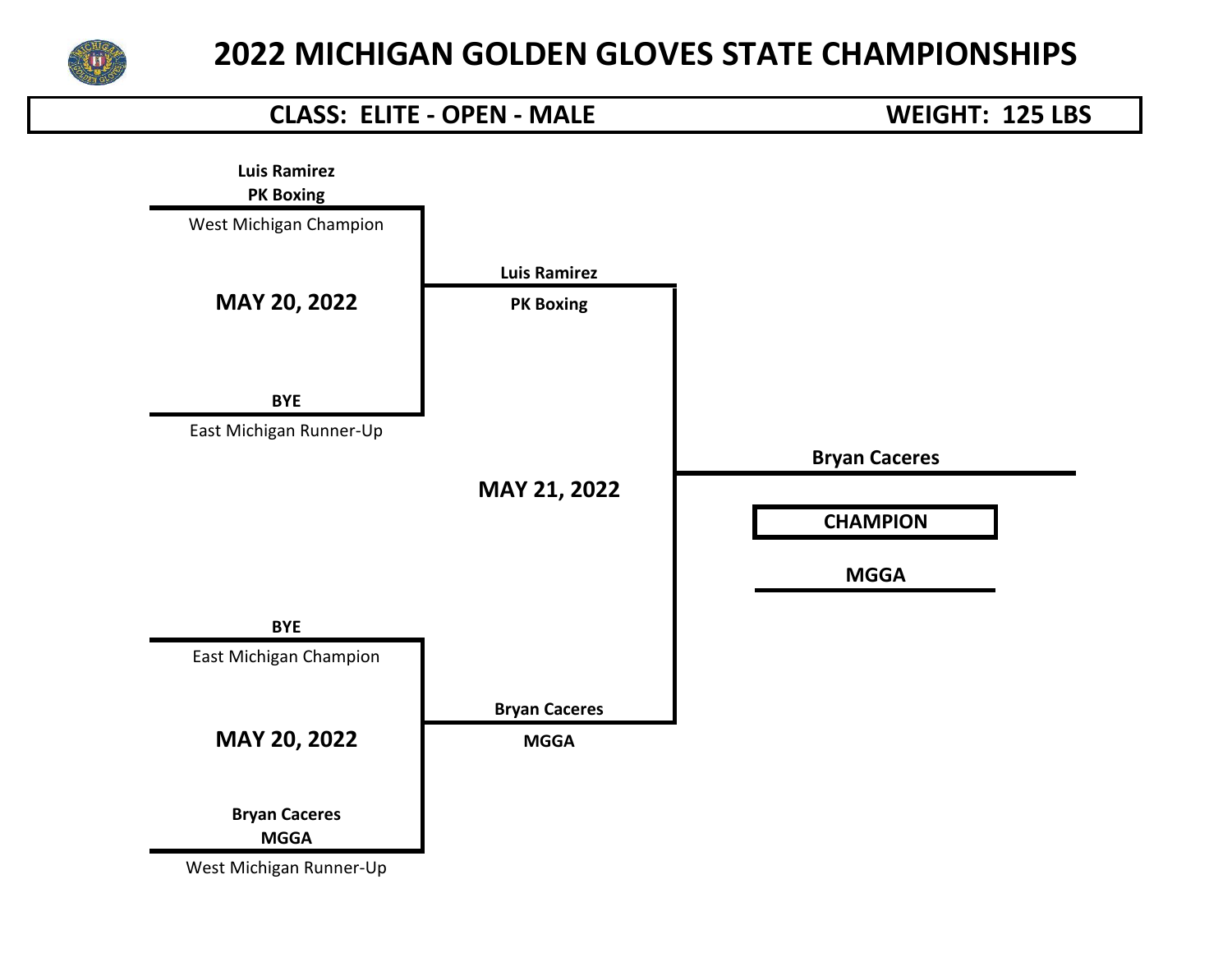

#### **CLASS: ELITE - OPEN - MALE WEIGHT: 139 LBS**

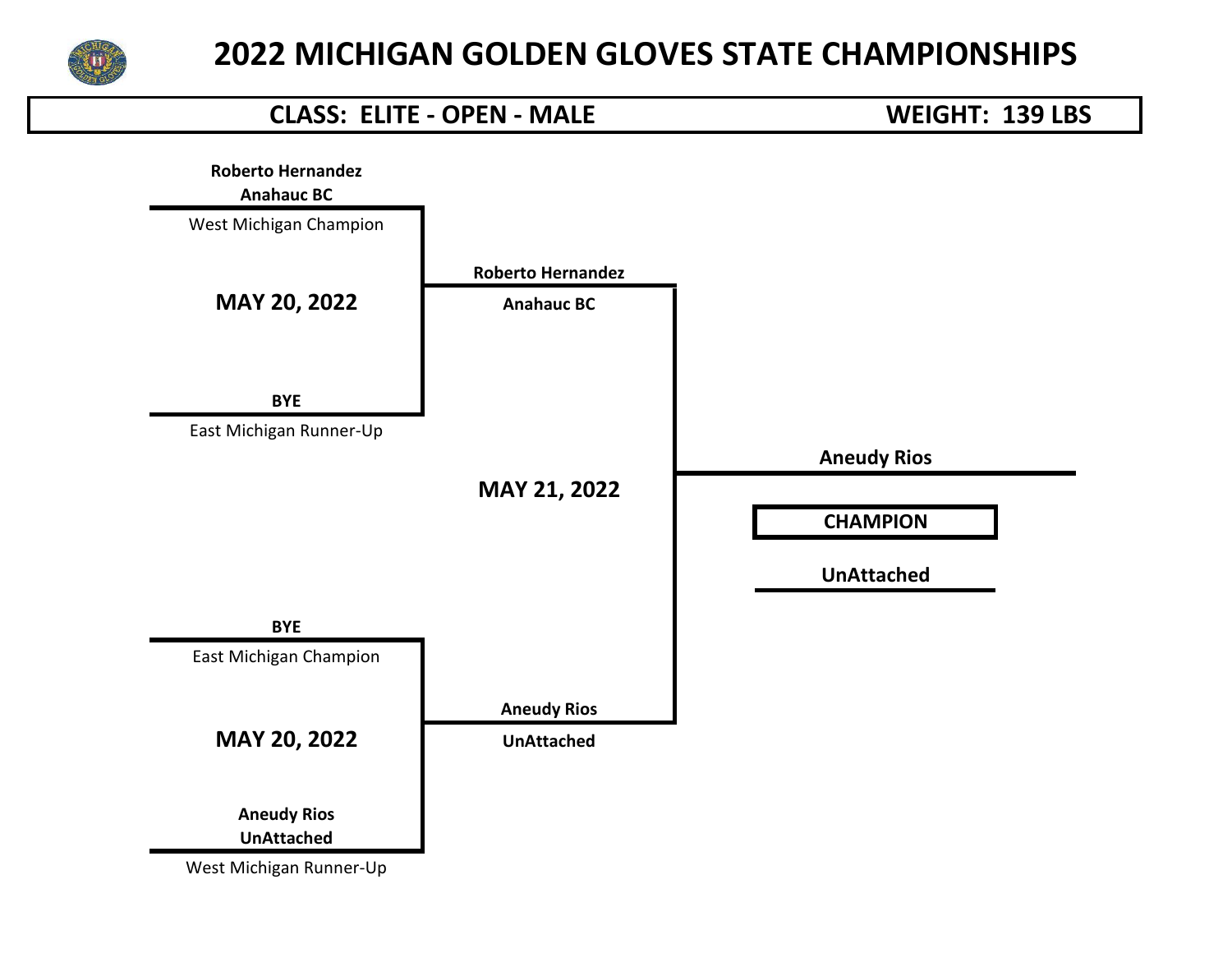

#### **CLASS: ELITE - OPEN - MALE WEIGHT: 147 LBS**

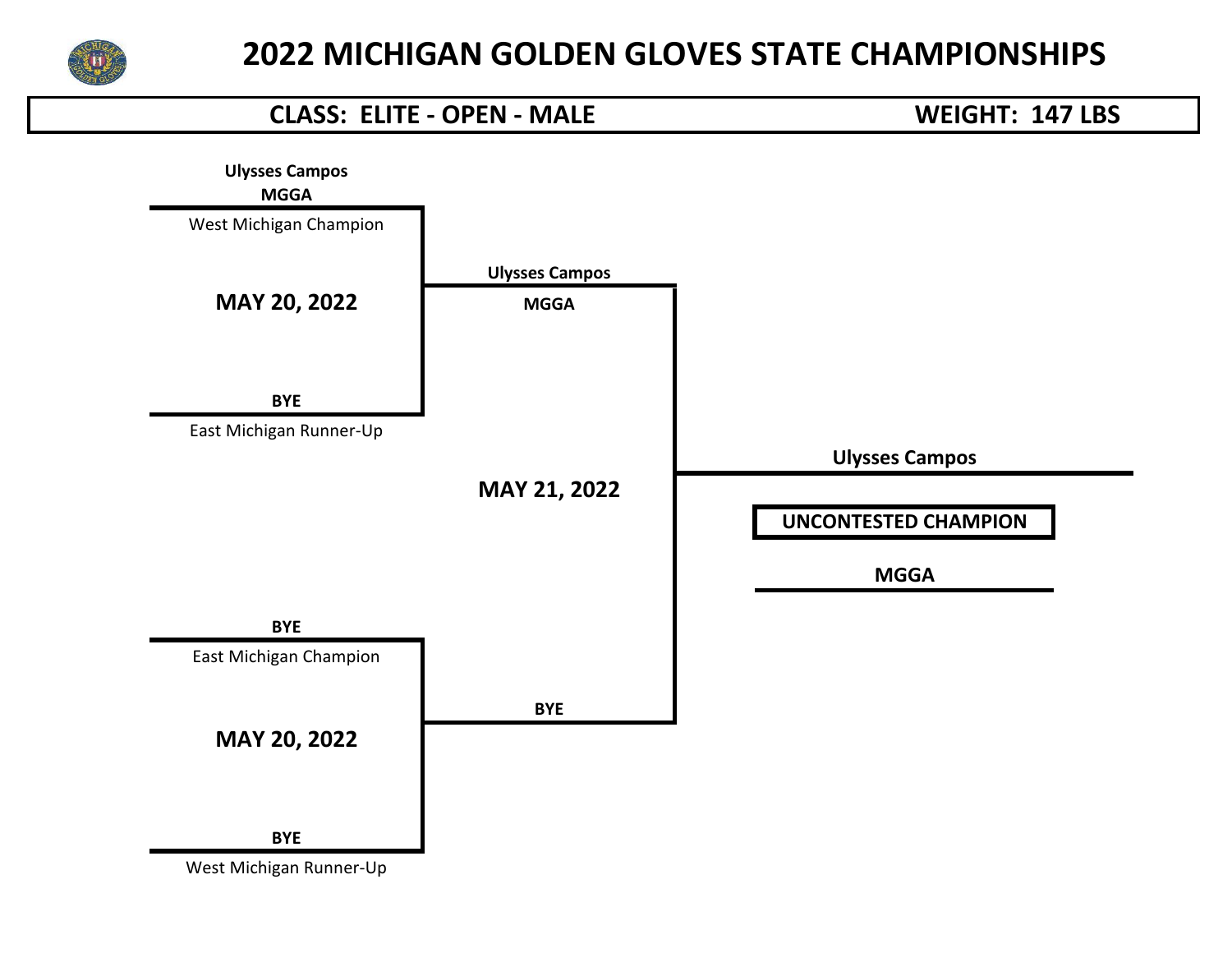

#### **CLASS: ELITE - OPEN - MALE WEIGHT: 156 LBS**

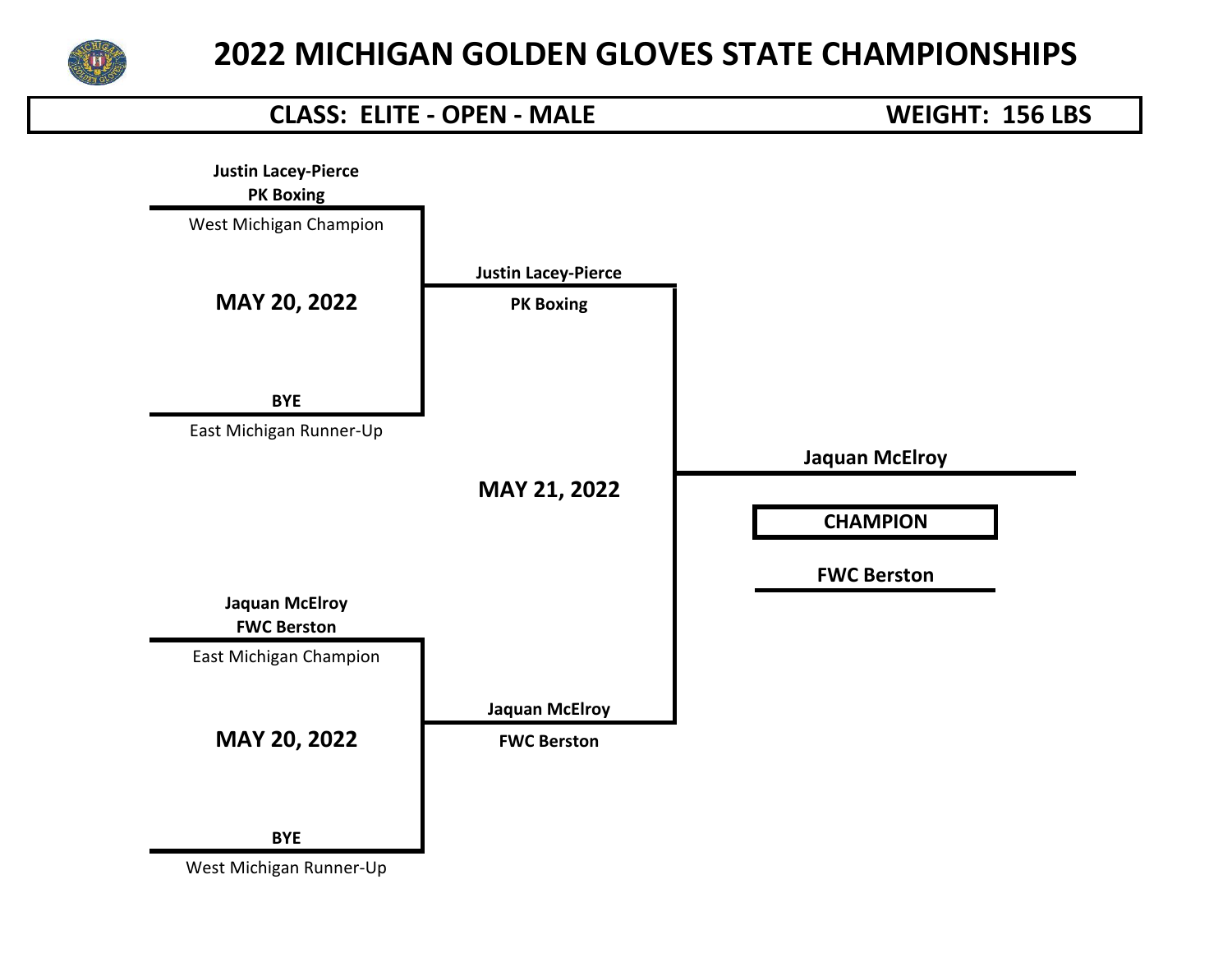

#### **CLASS: ELITE - OPEN - MALE WEIGHT: 165 LBS**

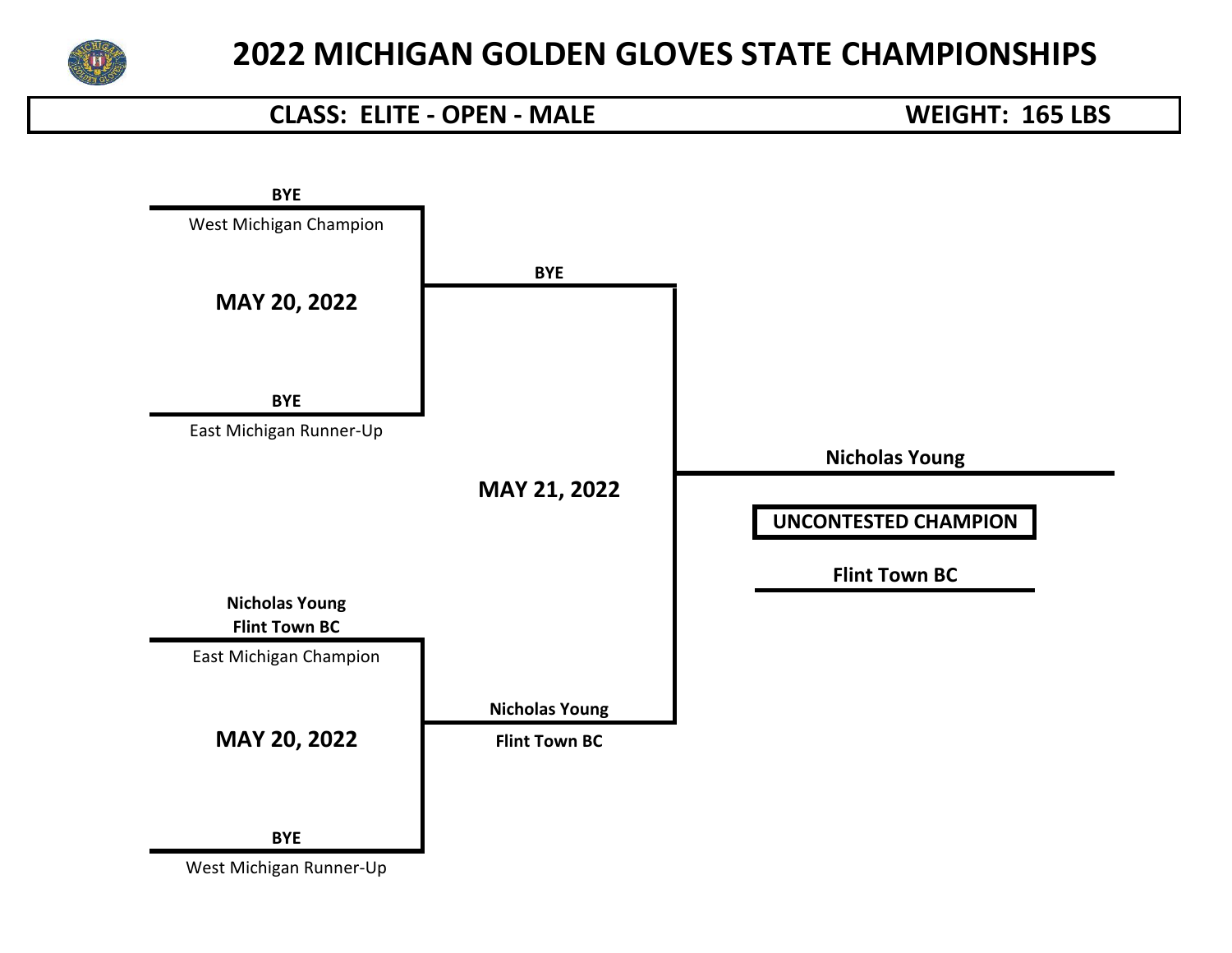

#### **CLASS: ELITE - OPEN - MALE WEIGHT: 176 LBS**

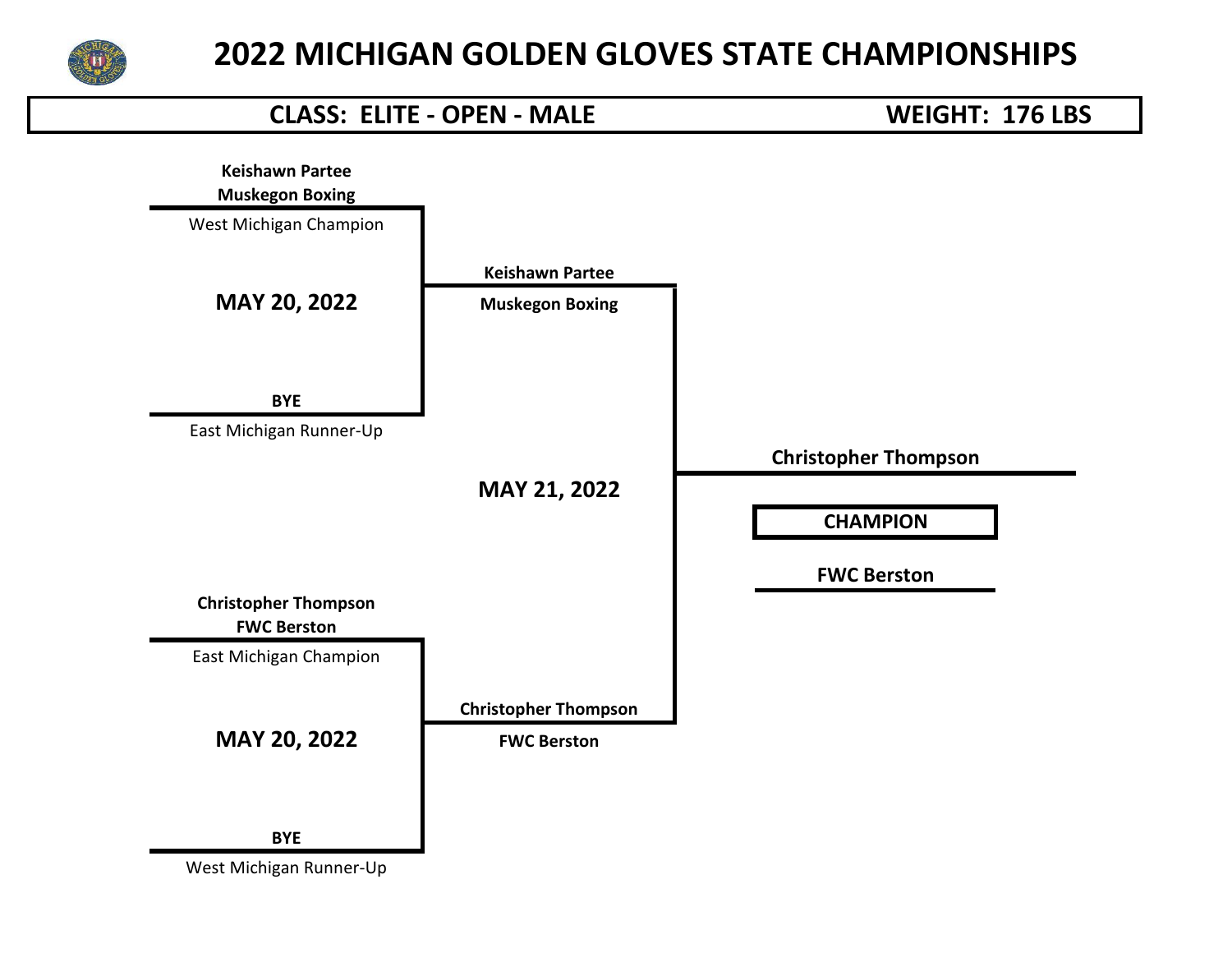

#### **CLASS: ELITE - OPEN - MALE WEIGHT: 189 LBS**

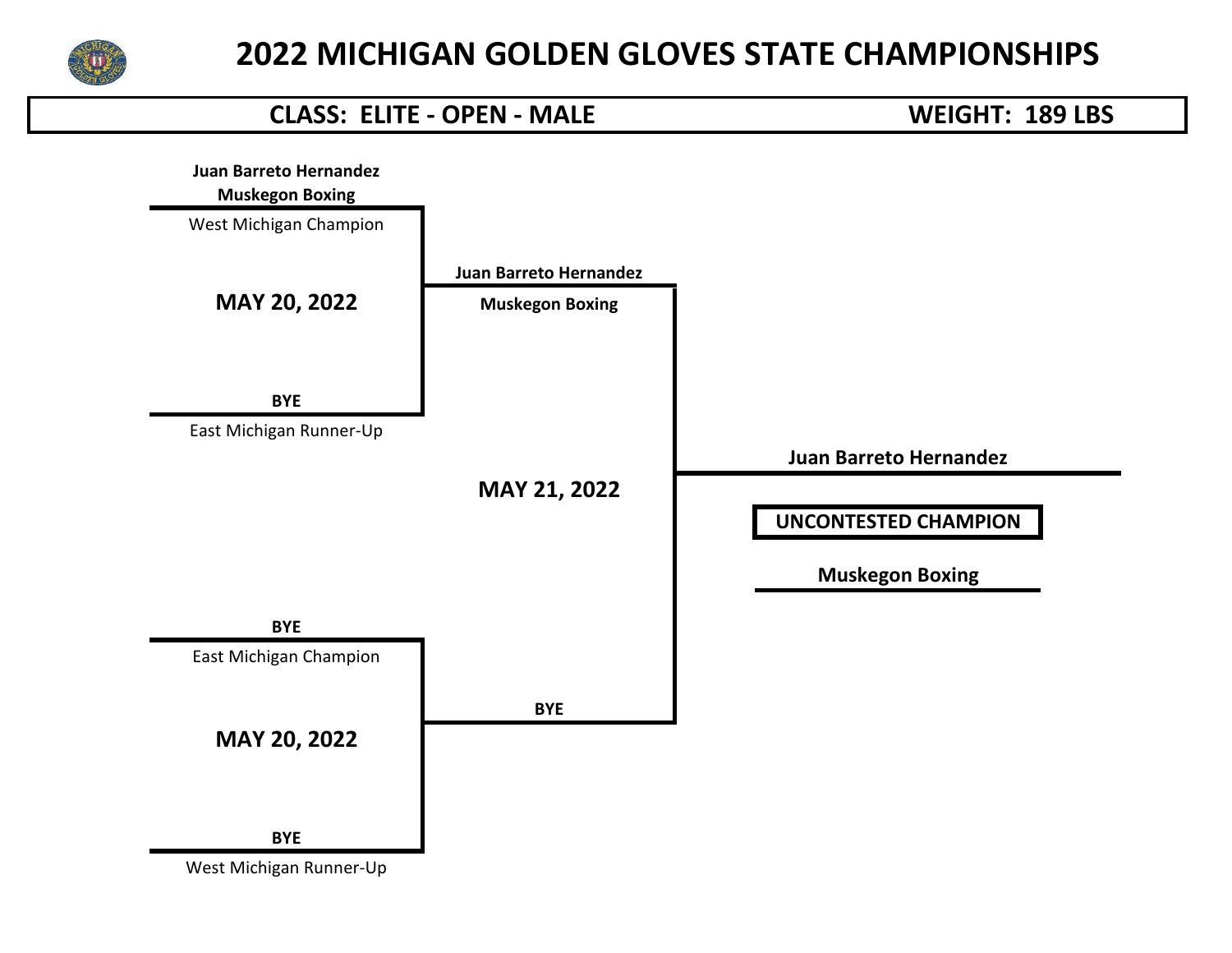

#### **CLASS: ELITE - OPEN - MALE WEIGHT: 203 LBS**

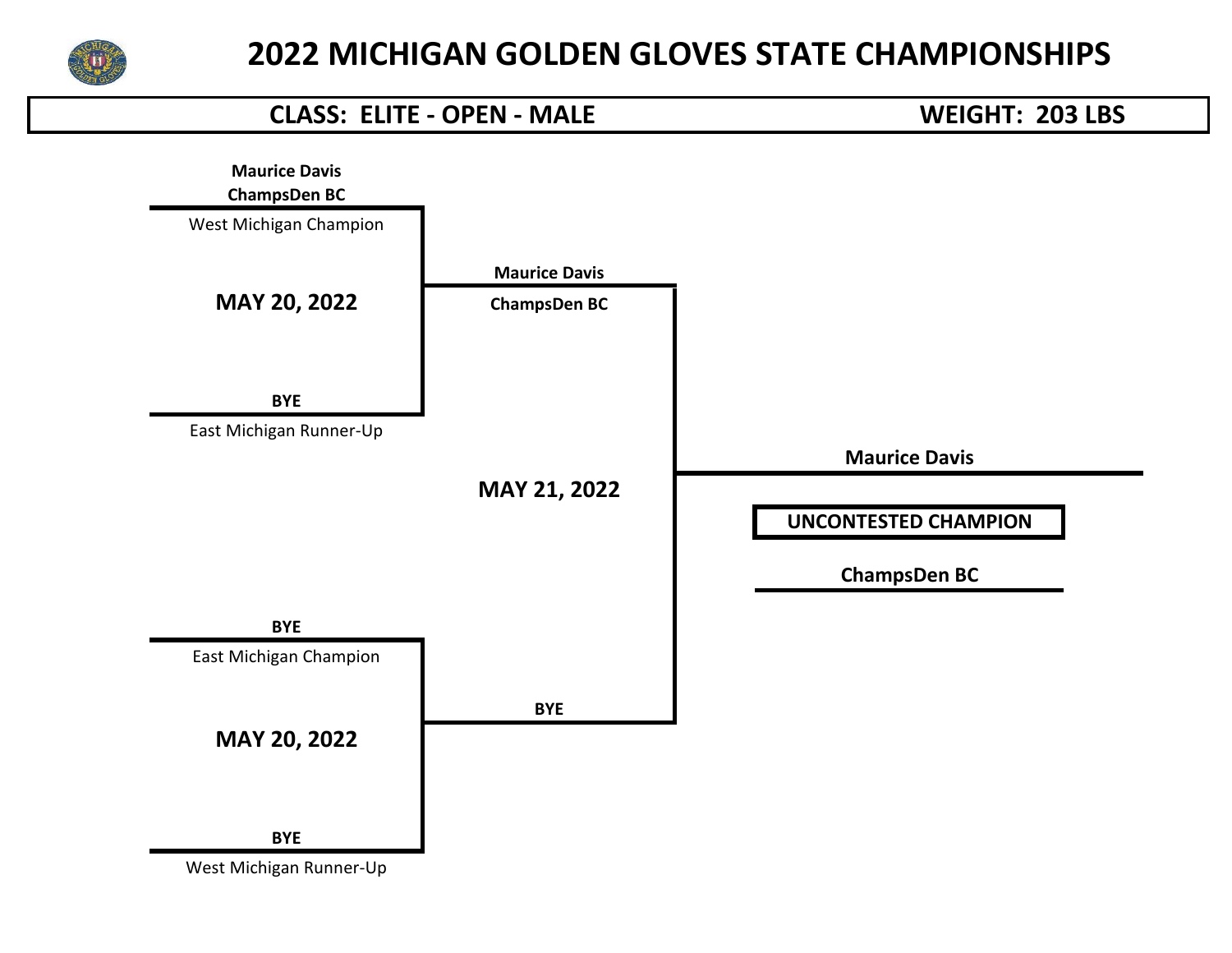

#### **CLASS: ELITE - OPEN - MALE WEIGHT: 203+ LBS**

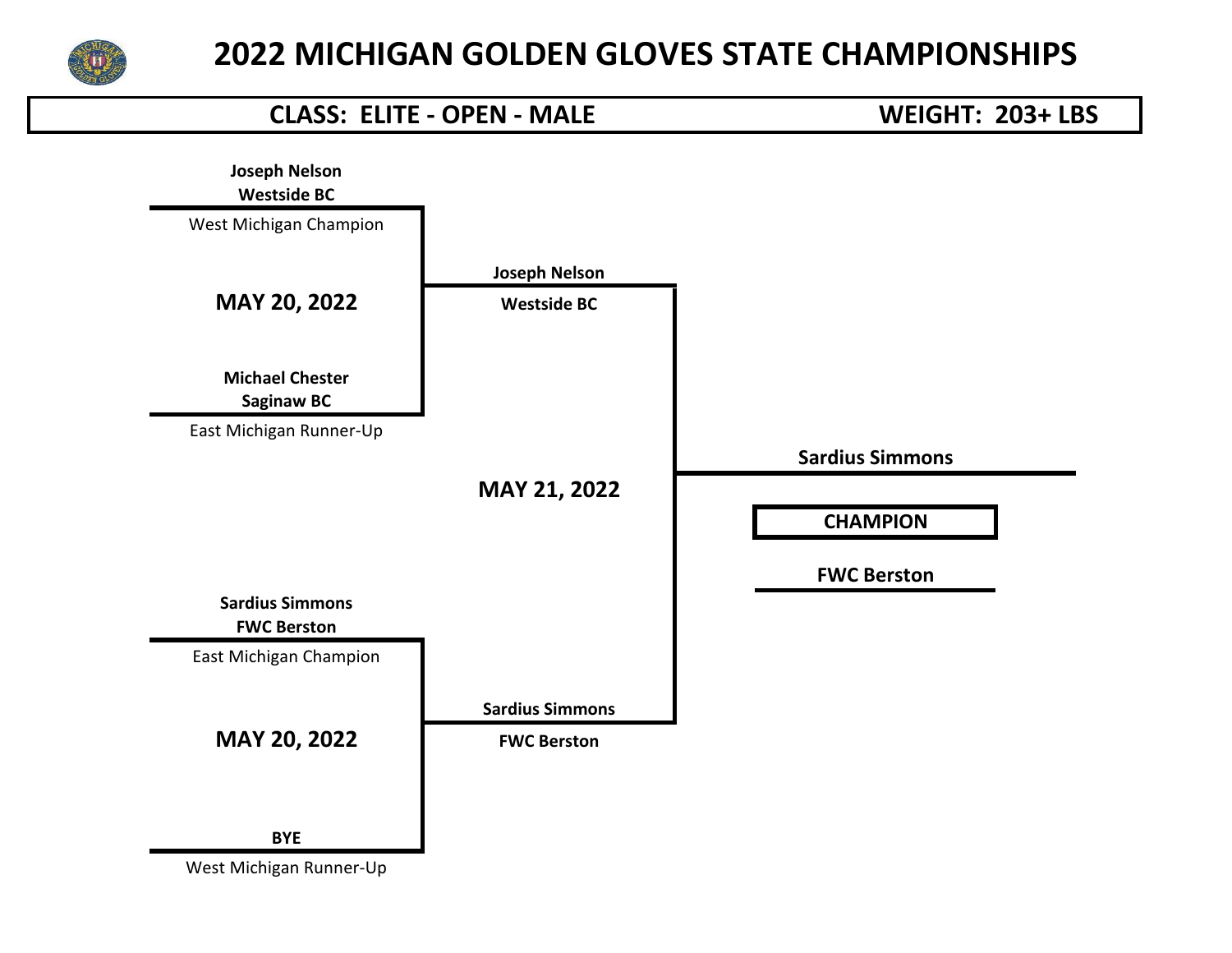

## **Club CLASS: ELITE - NOVICE - FEMALE WEIGHT: 106 LBS Boxer Name** West Michigan Champion **Boxer Name MAY 20, 2022 Club Boxer Name Club** East Michigan Runner-Up **NO CONTESTANTS MAY 21, 2022 CHAMPION MAY 20, 2022 Club Boxer Name Club Club** East Michigan Champion **Boxer Name Boxer Name Club**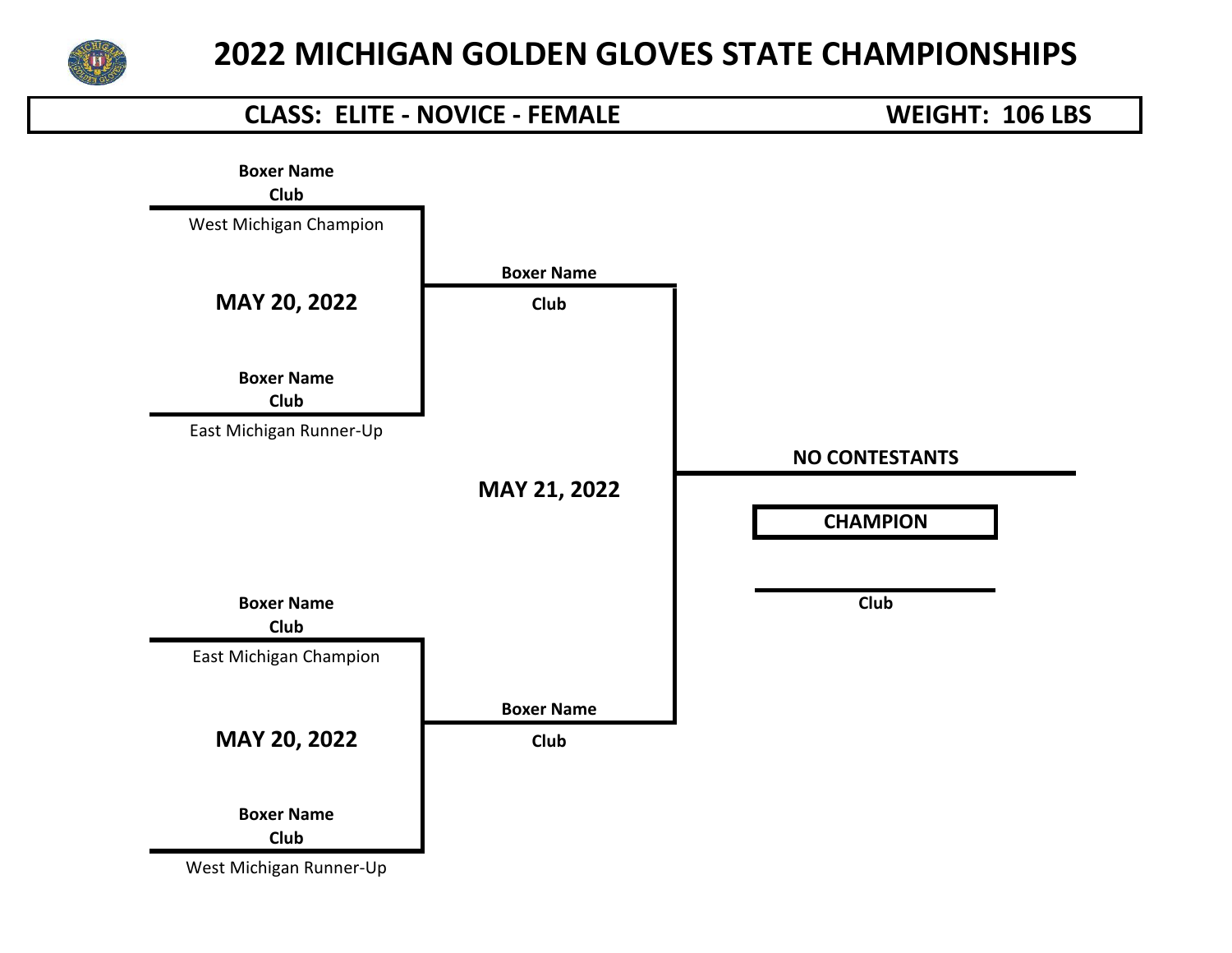

## **Club CLASS: ELITE - NOVICE - FEMALE WEIGHT: 114 LBS Boxer Name** West Michigan Champion **Boxer Name MAY 20, 2022 Club Boxer Name Club** East Michigan Runner-Up **NO CONTESTANTS MAY 21, 2022 CHAMPION MAY 20, 2022 Club Boxer Name Club Club** East Michigan Champion **Boxer Name Boxer Name Club**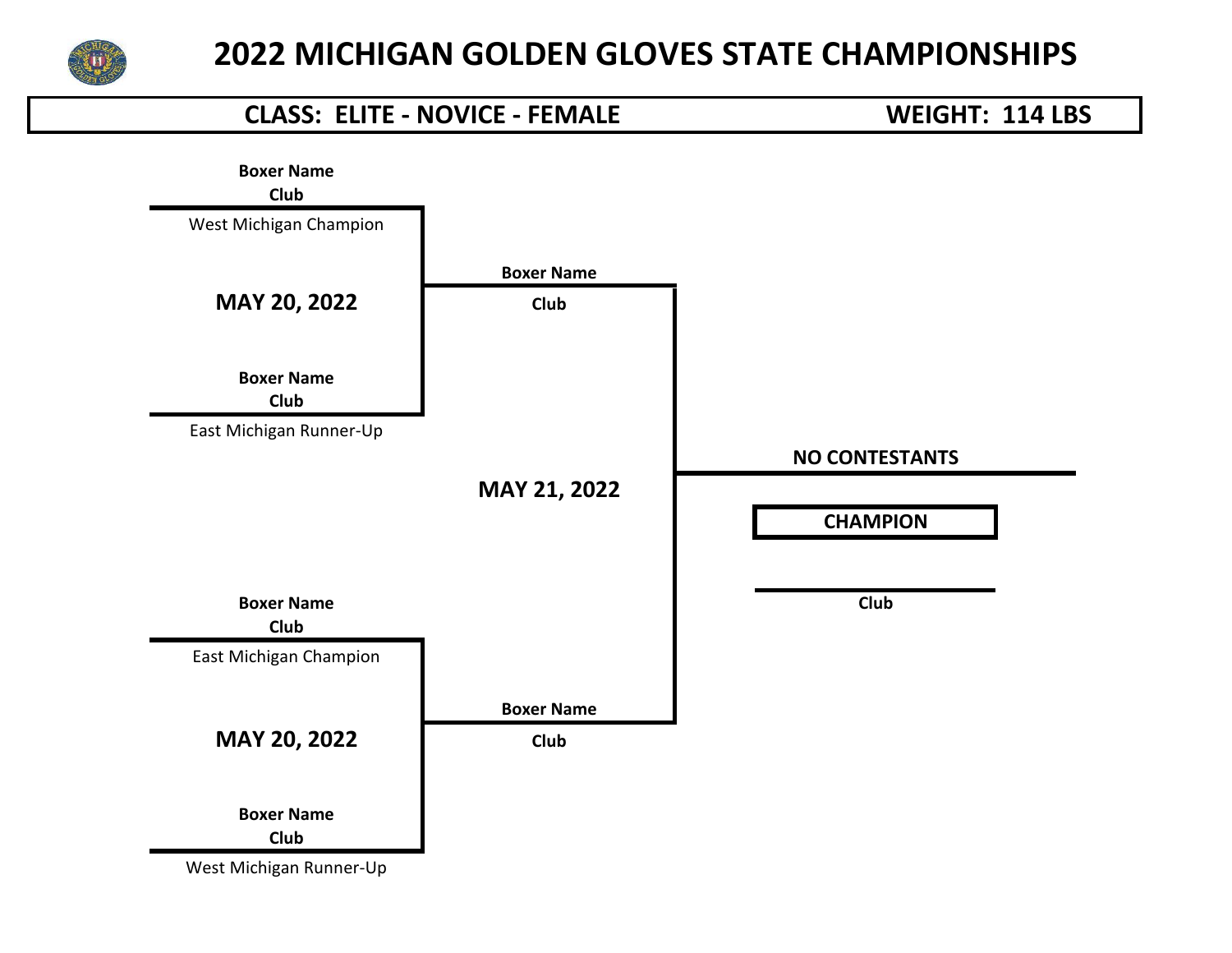

## **Club CLASS: ELITE - NOVICE - FEMALE WEIGHT: 125 LBS Boxer Name** West Michigan Champion **Boxer Name MAY 20, 2022 Club Boxer Name Club** East Michigan Runner-Up **NO CONTESTANTS MAY 21, 2022 CHAMPION MAY 20, 2022 Club Boxer Name Club Club** East Michigan Champion **Boxer Name Boxer Name Club**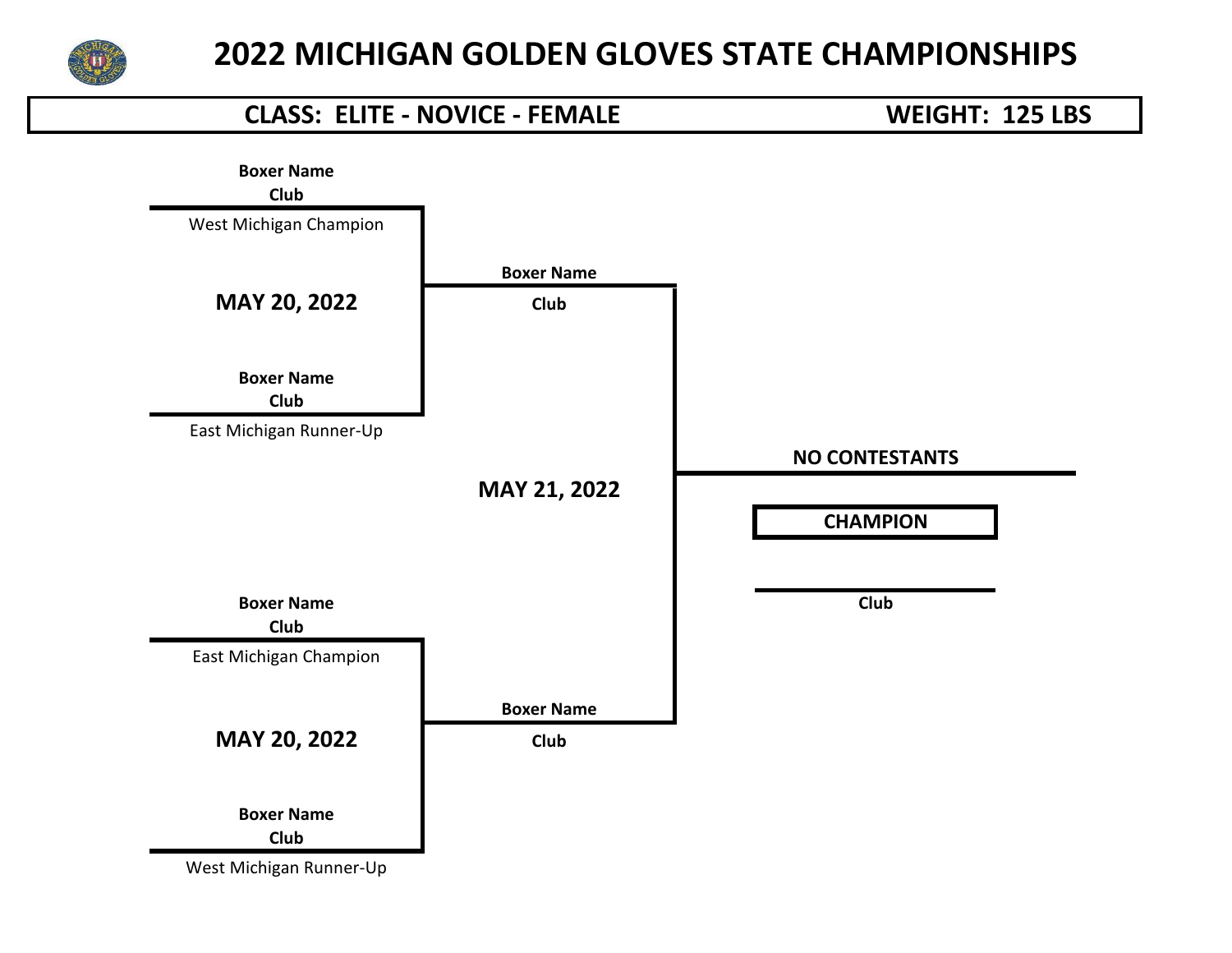

# **Crown Boxing CLASS: ELITE - NOVICE - FEMALE WEIGHT: 132 LBS Jordan Duff** West Michigan Champion **Jordan Duff MAY 20, 2022 Crown Boxing BYE** East Michigan Runner-Up **Jordan Duff MAY 21, 2022 UNCONTESTED CHAMPION MAY 20, 2022 Crown Boxing BYE** East Michigan Champion **BYE BYE** West Michigan Runner-Up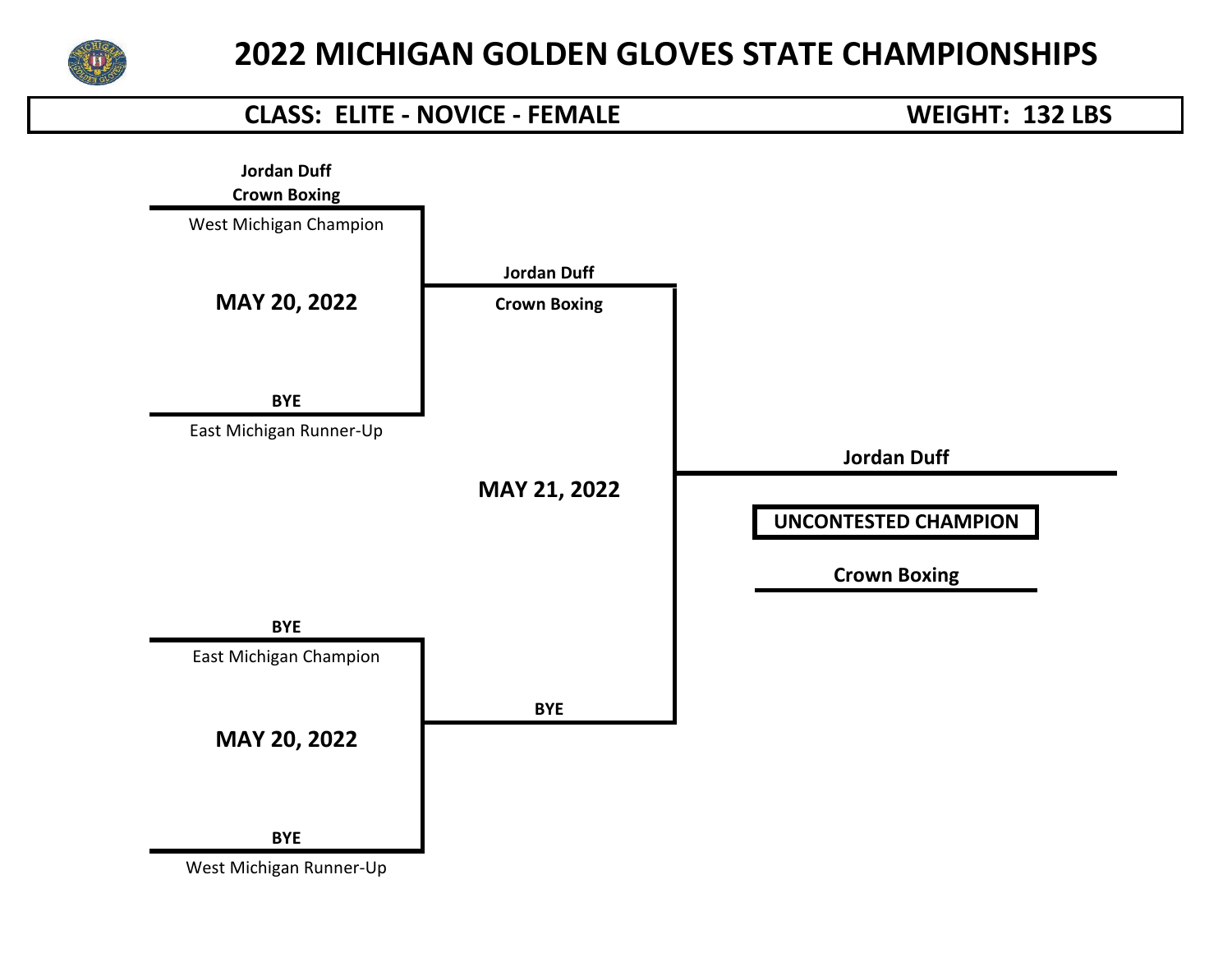

# **Crown Boxing CLASS: ELITE - NOVICE - FEMALE WEIGHT: 139 LBS Lauren Hurley** West Michigan Champion **Lauren Hurley MAY 20, 2022 Crown Boxing BYE** East Michigan Runner-Up **Lauren Hurley MAY 21, 2022 UNCONTESTED CHAMPION MAY 20, 2022 Club Crown Boxing BYE** East Michigan Champion **Boxer Name BYE**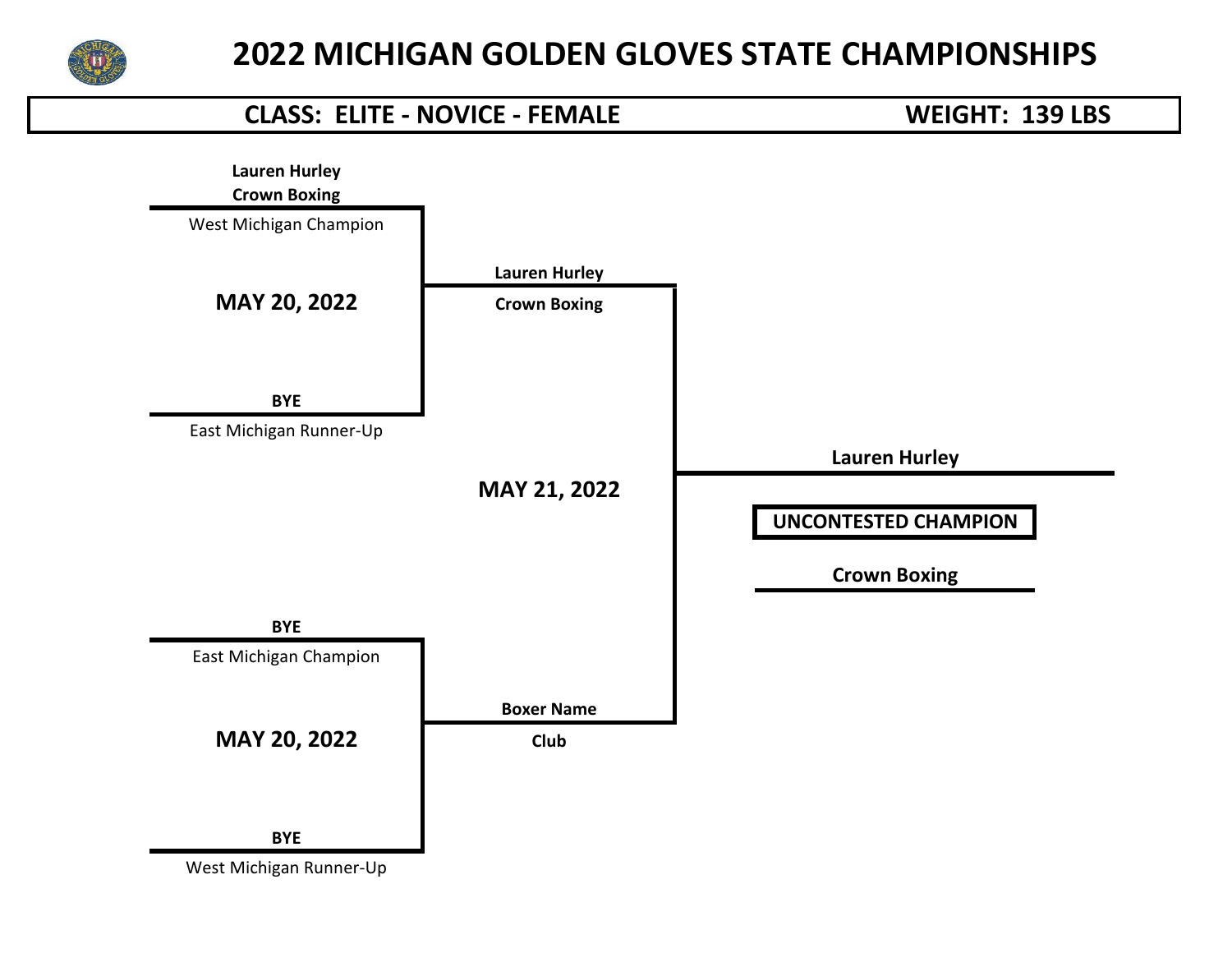

## **Club CLASS: ELITE - NOVICE - FEMALE WEIGHT: 146 LBS Boxer Name** West Michigan Champion **Boxer Name MAY 20, 2022 Club Boxer Name Club** East Michigan Runner-Up **NO CONTESTANTS MAY 21, 2022 CHAMPION MAY 20, 2022 Club Boxer Name Club Club** East Michigan Champion **Boxer Name Boxer Name Club**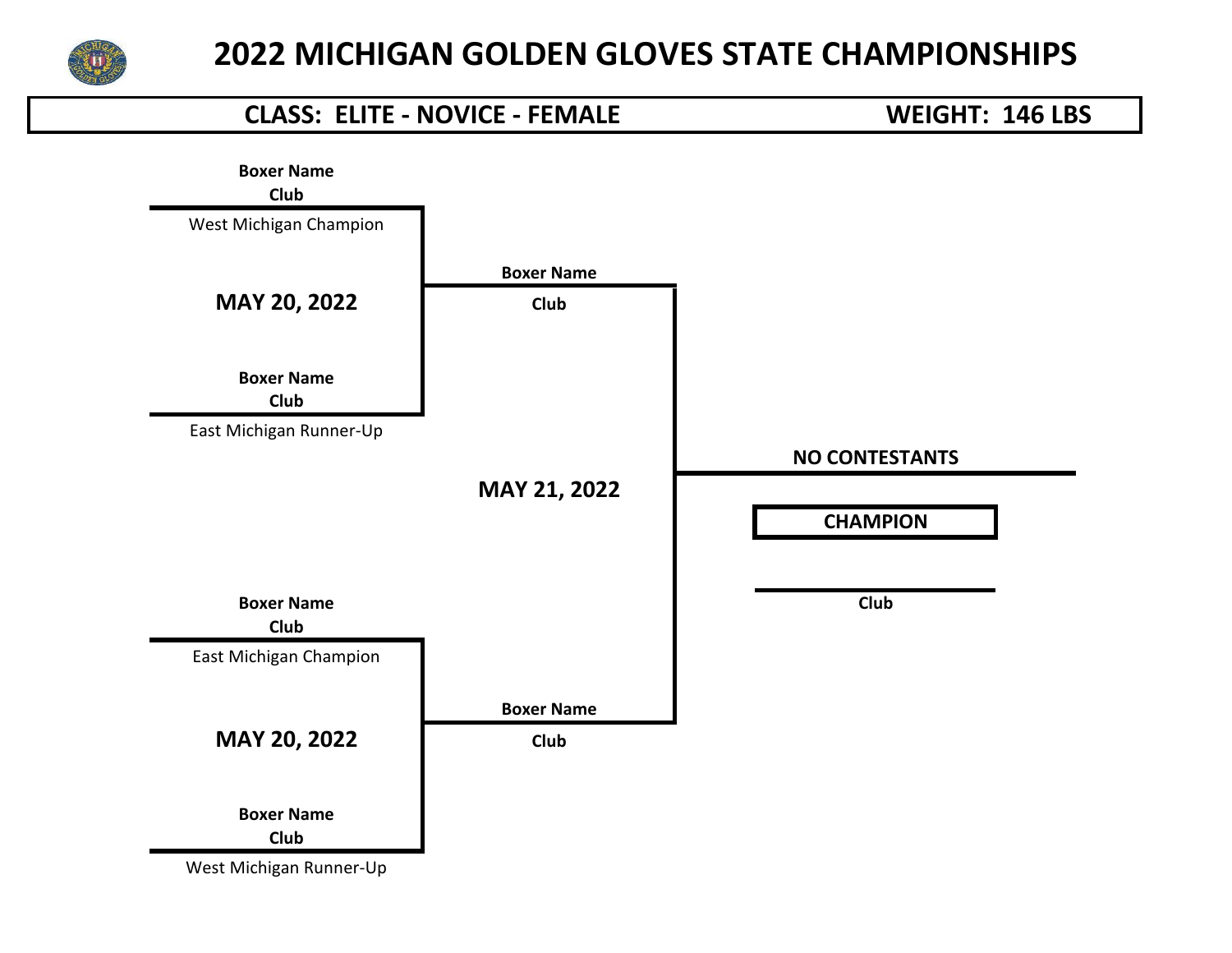

## **Club CLASS: ELITE - NOVICE - FEMALE WEIGHT: 154 LBS Boxer Name** West Michigan Champion **Boxer Name MAY 20, 2022 Club Boxer Name Club** East Michigan Runner-Up **NO CONTESTANTS MAY 21, 2022 CHAMPION MAY 20, 2022 Club Boxer Name Club Club** East Michigan Champion **Boxer Name Boxer Name Club**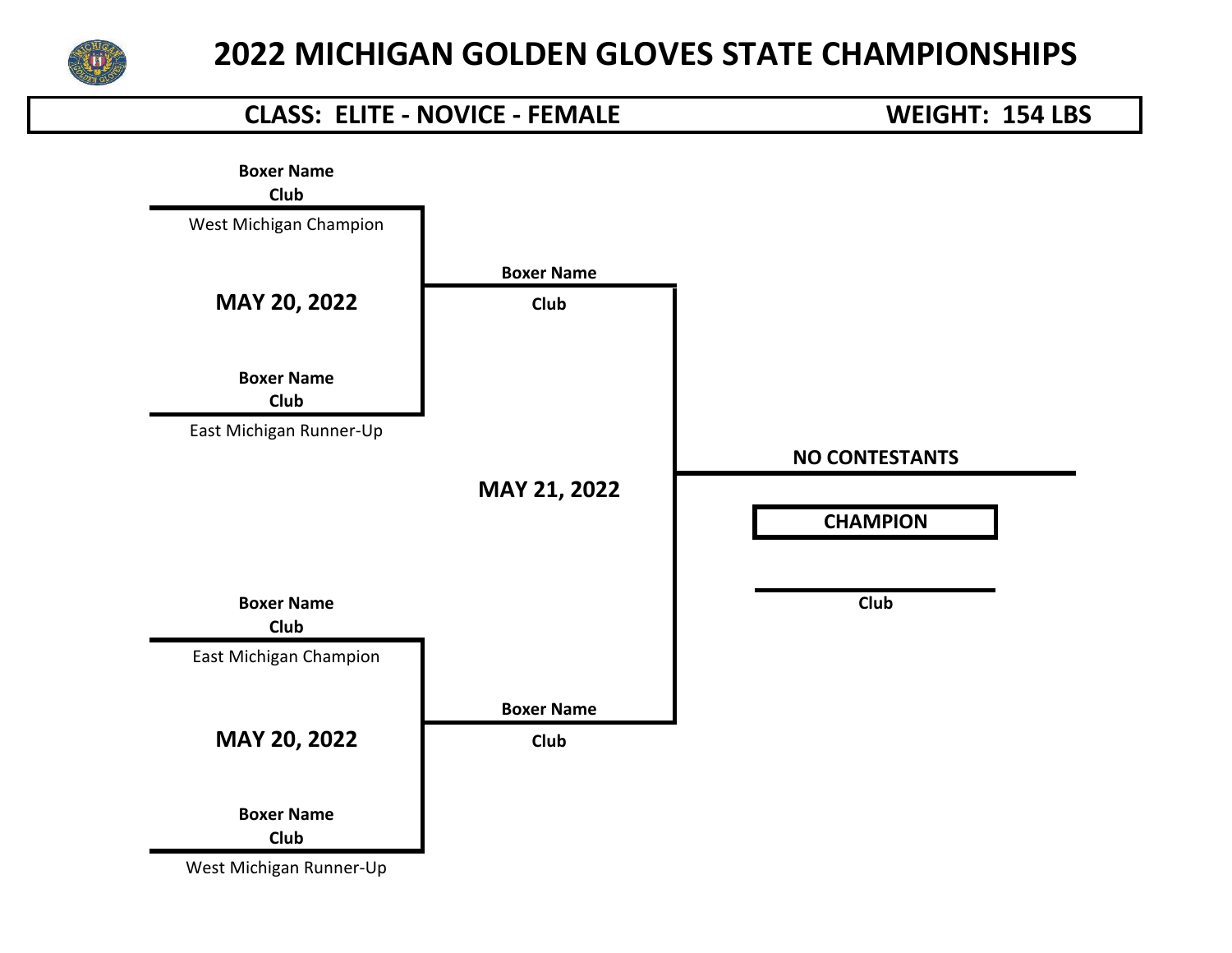

## **Club CLASS: ELITE - NOVICE - FEMALE WEIGHT: 165 LBS Boxer Name** West Michigan Champion **Boxer Name MAY 20, 2022 Club Boxer Name Club** East Michigan Runner-Up **NO CONTESTANTS MAY 21, 2022 CHAMPION MAY 20, 2022 Club Boxer Name Club Club** East Michigan Champion **Boxer Name Boxer Name Club**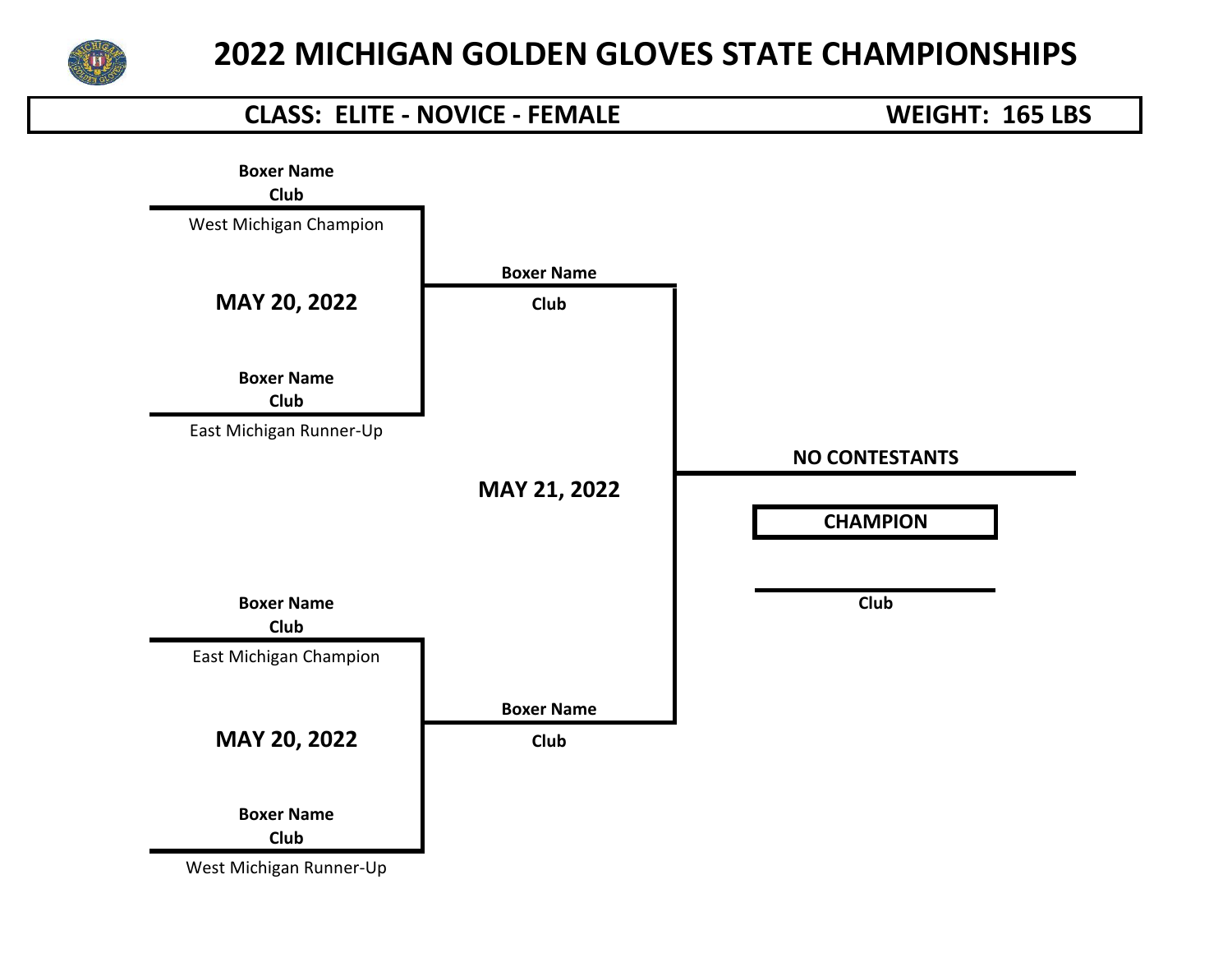

## **Club CLASS: ELITE - NOVICE - FEMALE WEIGHT: 178 LBS Boxer Name** West Michigan Champion **Boxer Name MAY 20, 2022 Club Boxer Name Club** East Michigan Runner-Up **NO CONTESTANTS MAY 21, 2022 CHAMPION MAY 20, 2022 Club Boxer Name Club Club** East Michigan Champion **Boxer Name Boxer Name Club**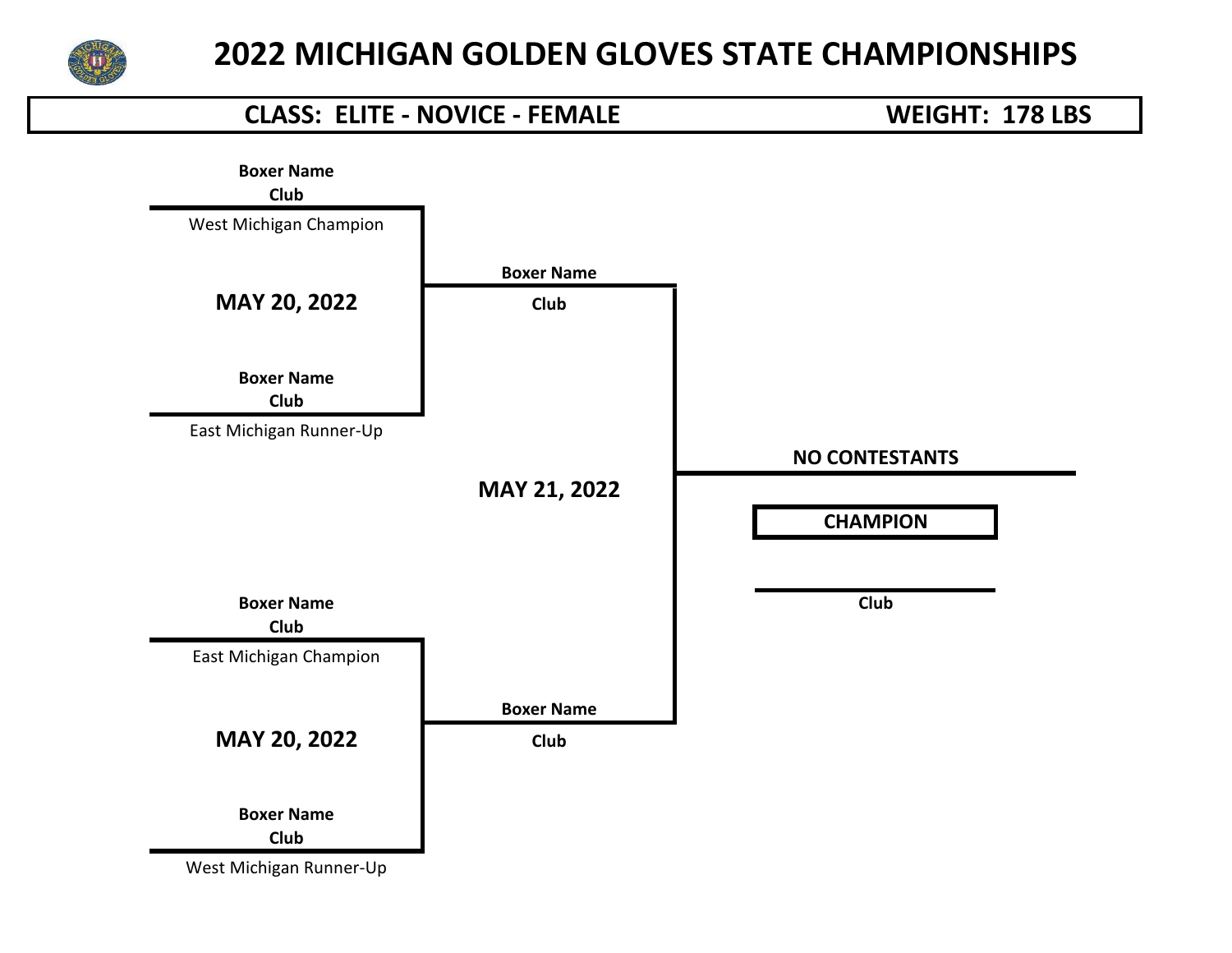

## **Club CLASS: ELITE - NOVICE - FEMALE WEIGHT: 178+ LBS Boxer Name** West Michigan Champion **Boxer Name MAY 20, 2022 Club Boxer Name Club** East Michigan Runner-Up **NO CONTESTANTS MAY 21, 2022 CHAMPION MAY 20, 2022 Club Boxer Name Club Club** East Michigan Champion **Boxer Name Boxer Name Club**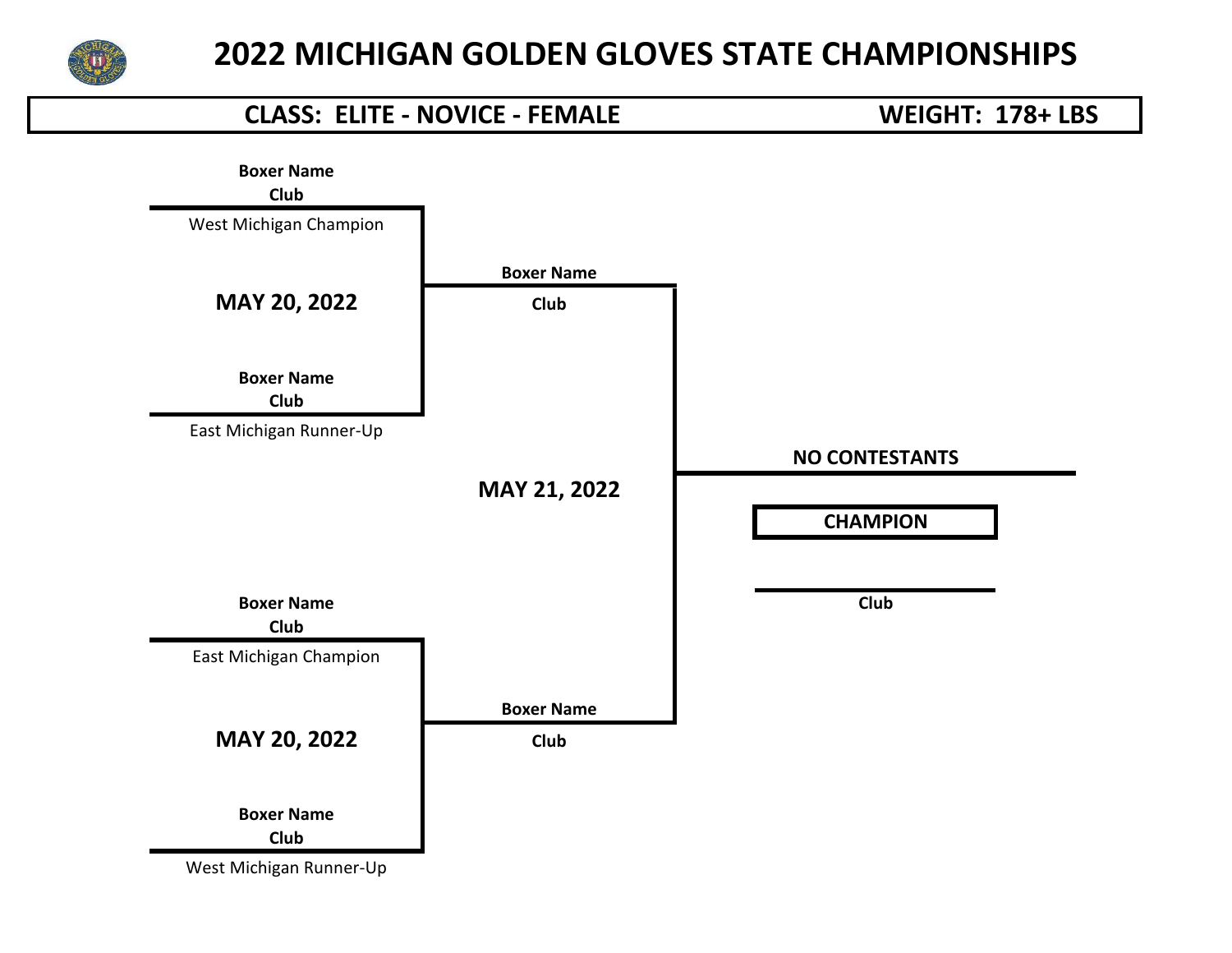

#### **CLASS: ELITE - OPEN - FEMALE WEIGHT: 106 LBS**

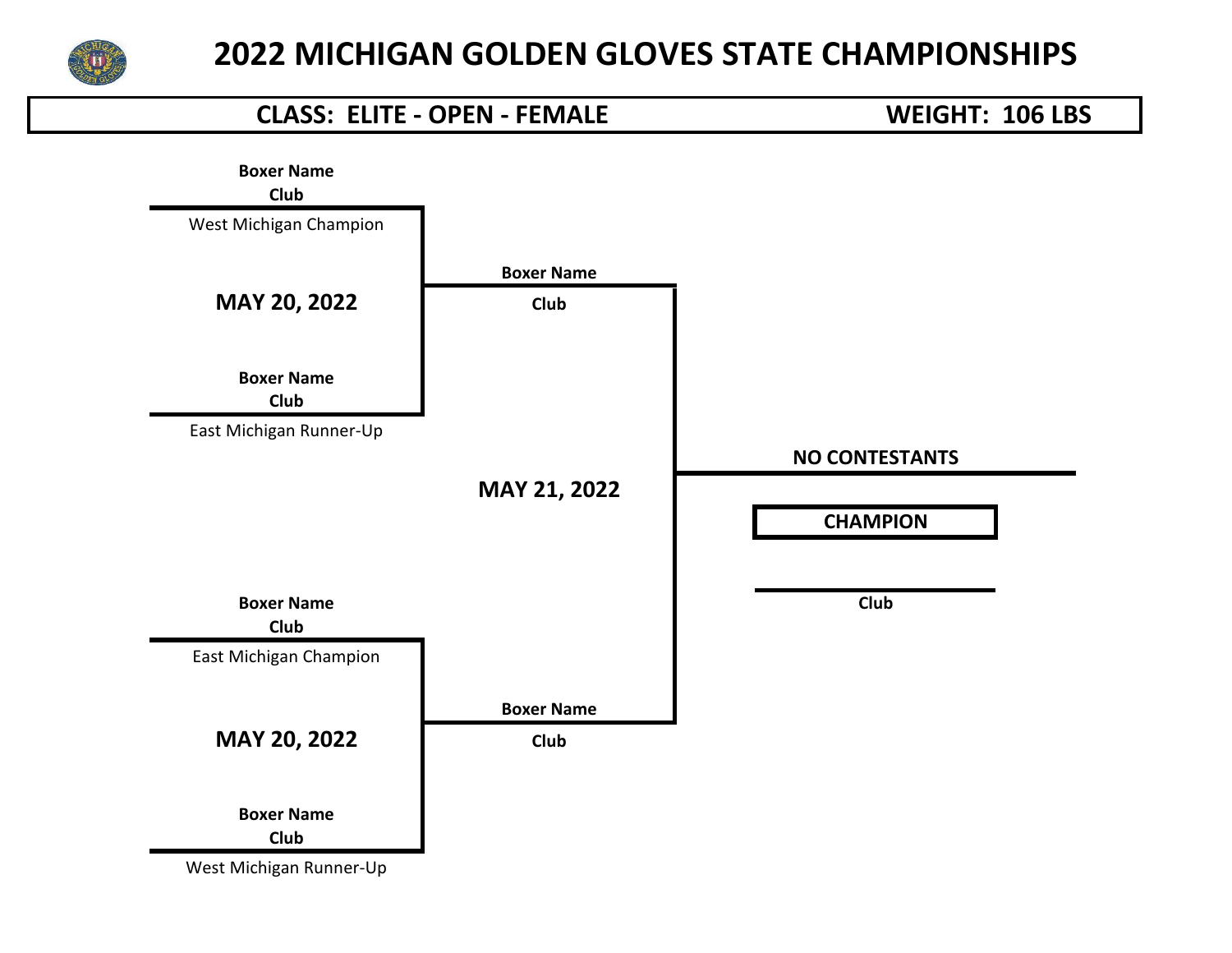

#### **CLASS: ELITE - OPEN - FEMALE WEIGHT: 114 LBS**

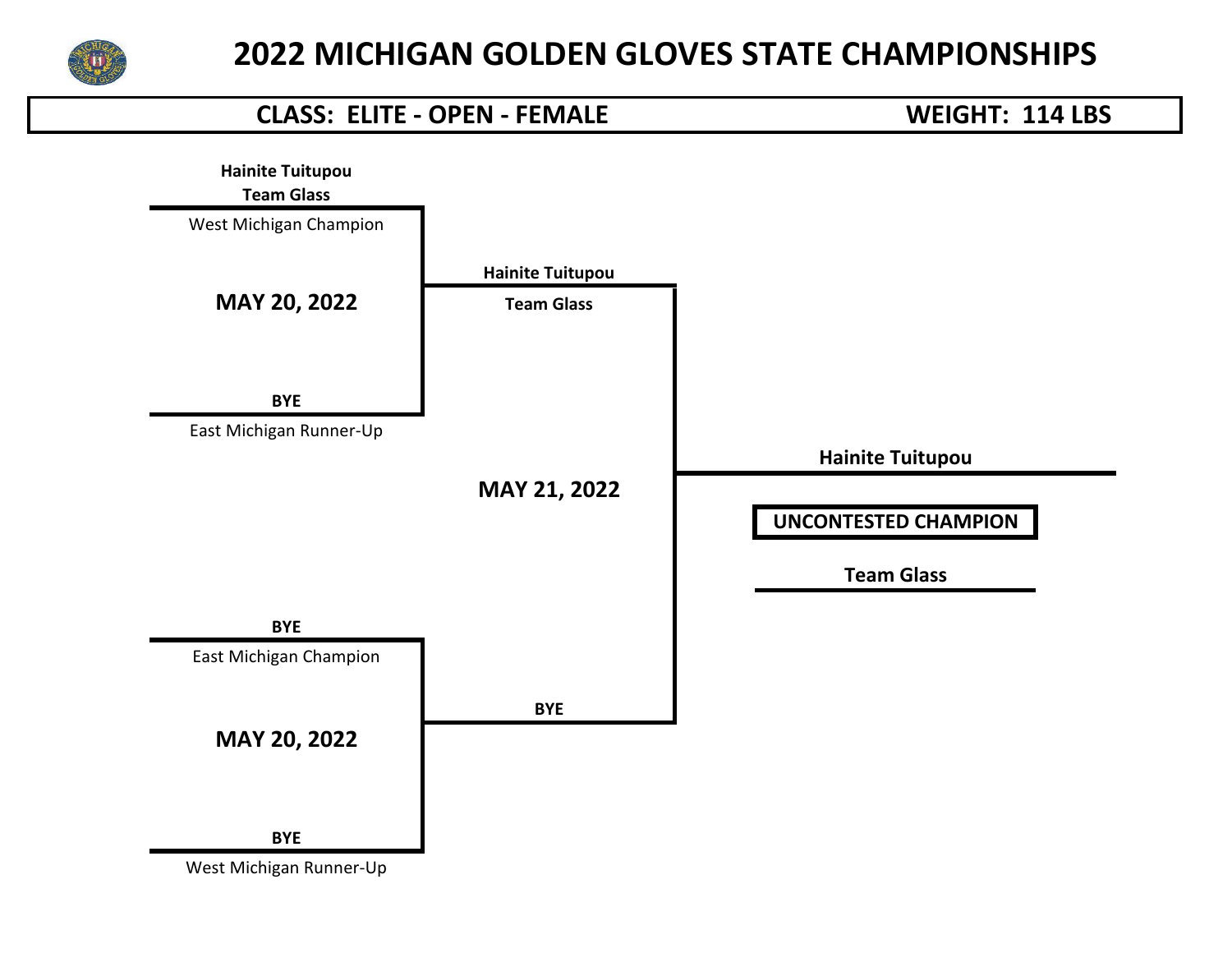

#### **CLASS: ELITE - OPEN - FEMALE WEIGHT: 125 LBS**

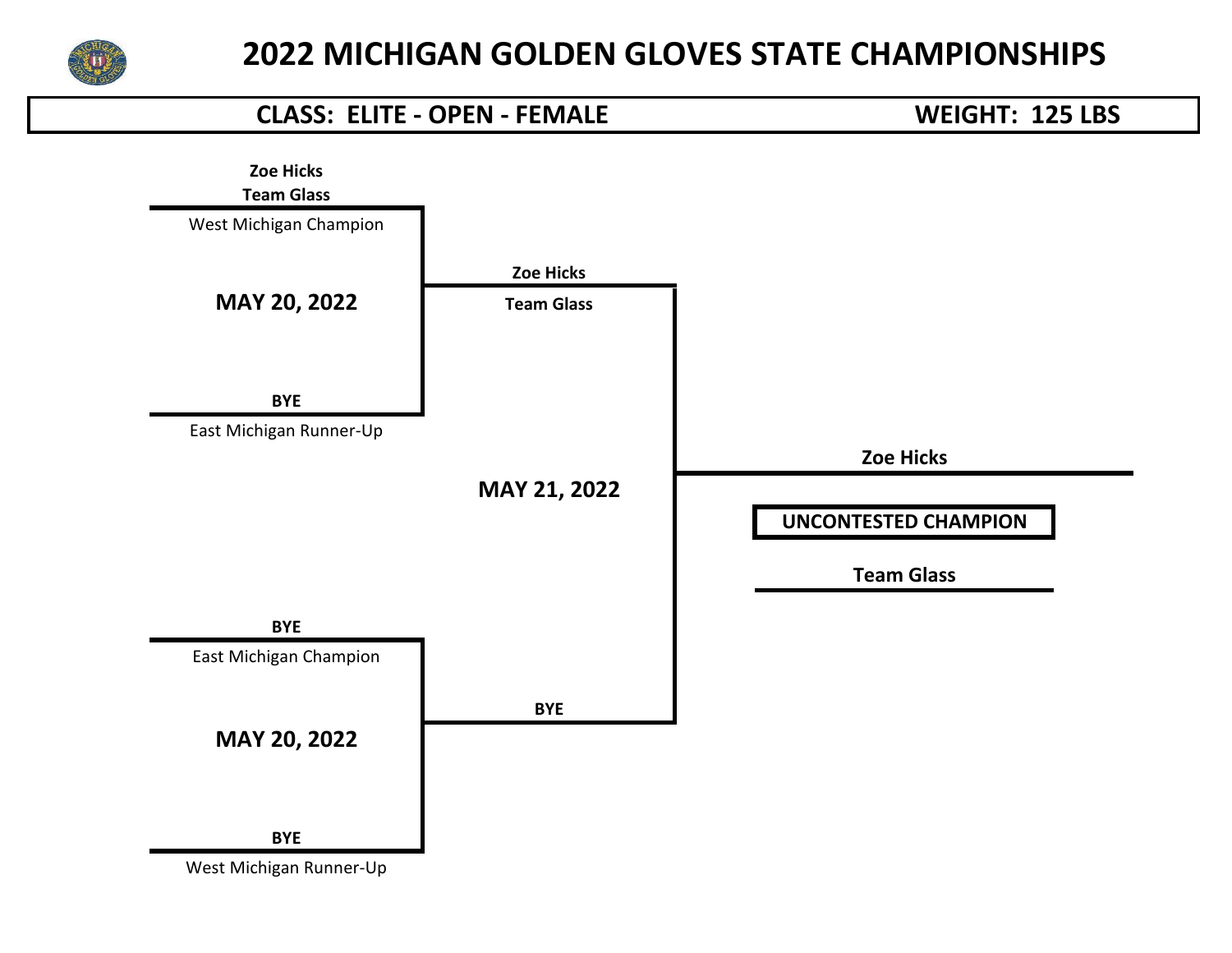

#### **CLASS: ELITE - OPEN - FEMALE WEIGHT: 132 LBS**

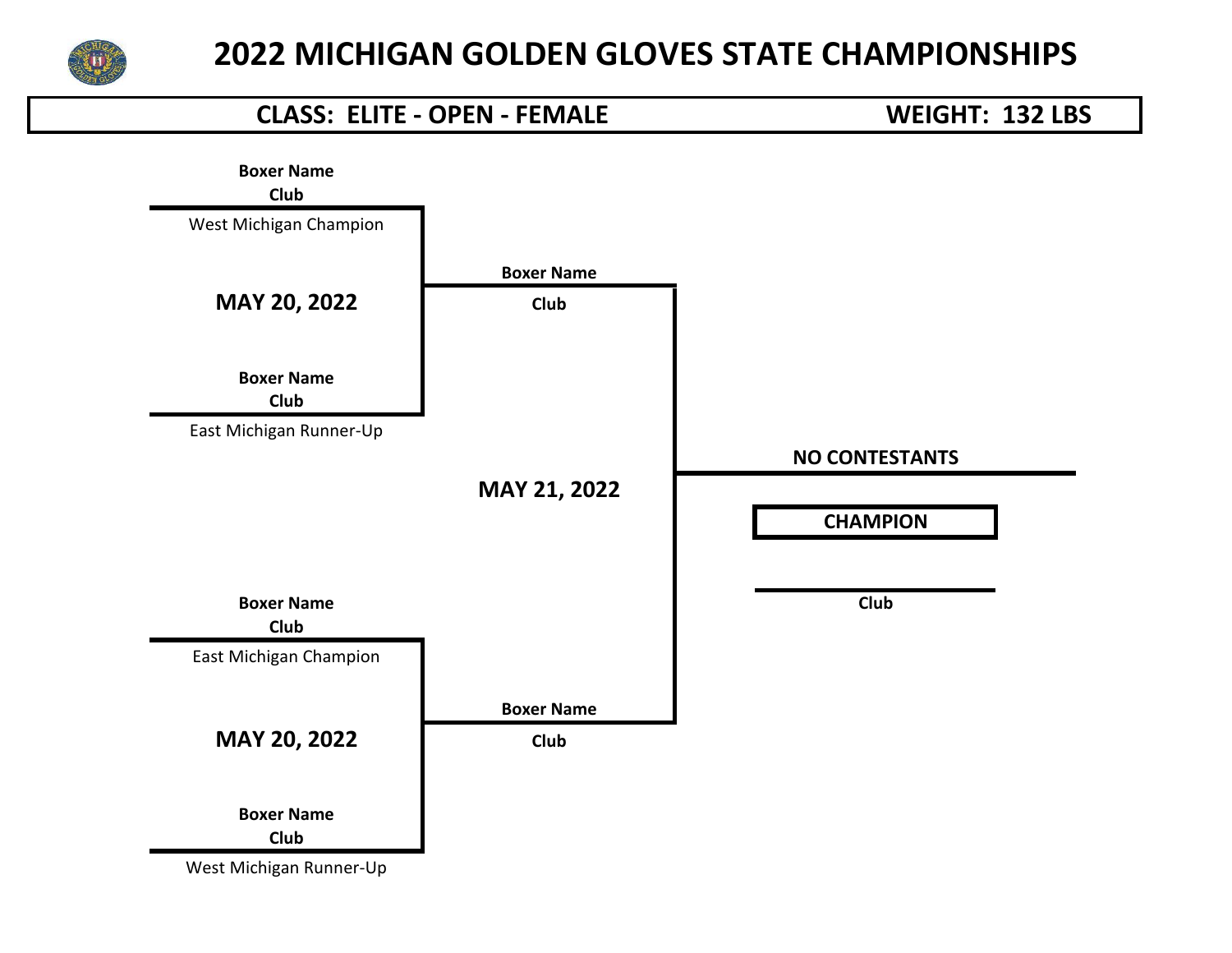

#### **CLASS: ELITE - OPEN - FEMALE WEIGHT: 139 LBS**

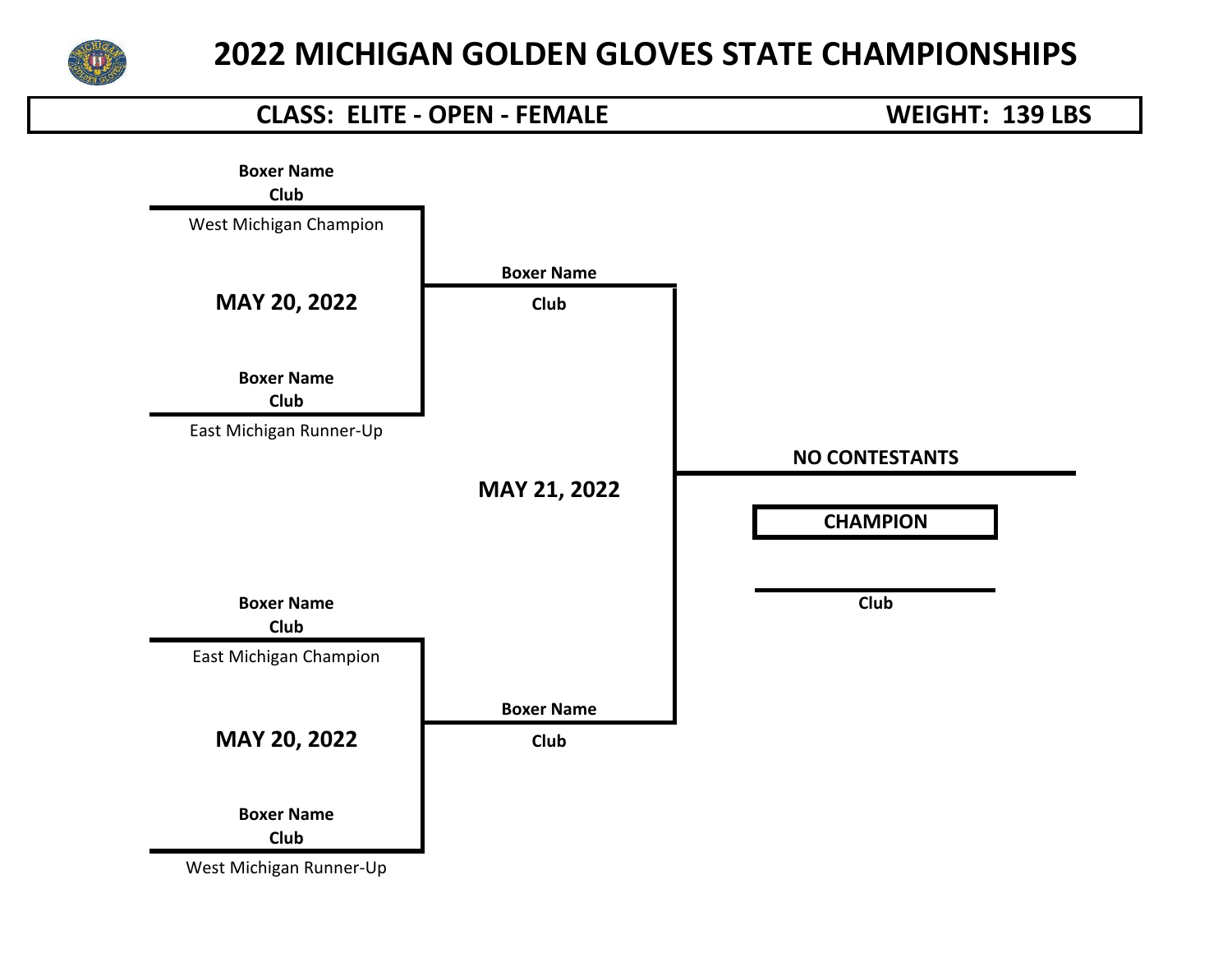

#### **CLASS: ELITE - OPEN - FEMALE WEIGHT: 146 LBS**

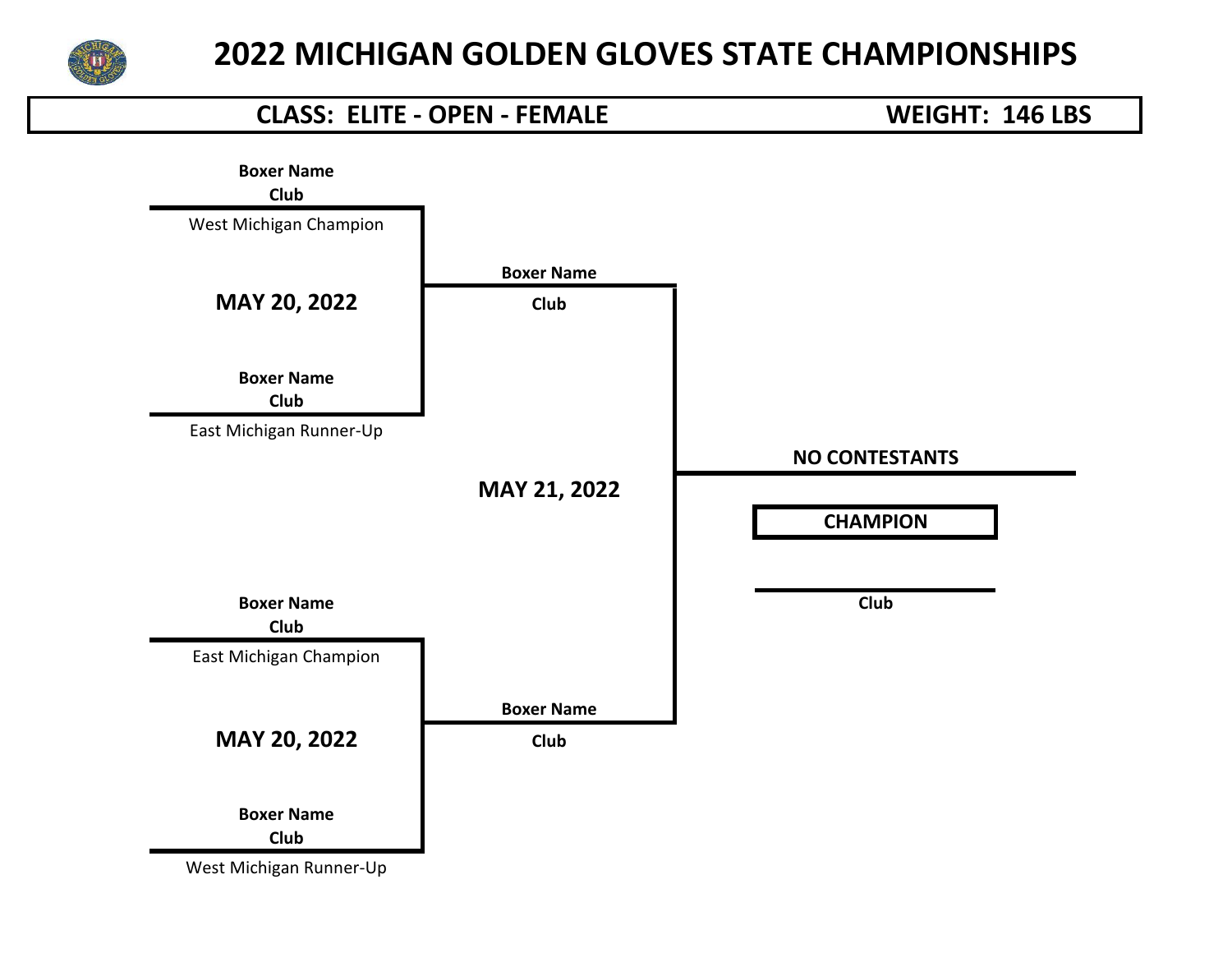

#### **CLASS: ELITE - OPEN - FEMALE WEIGHT: 154 LBS**

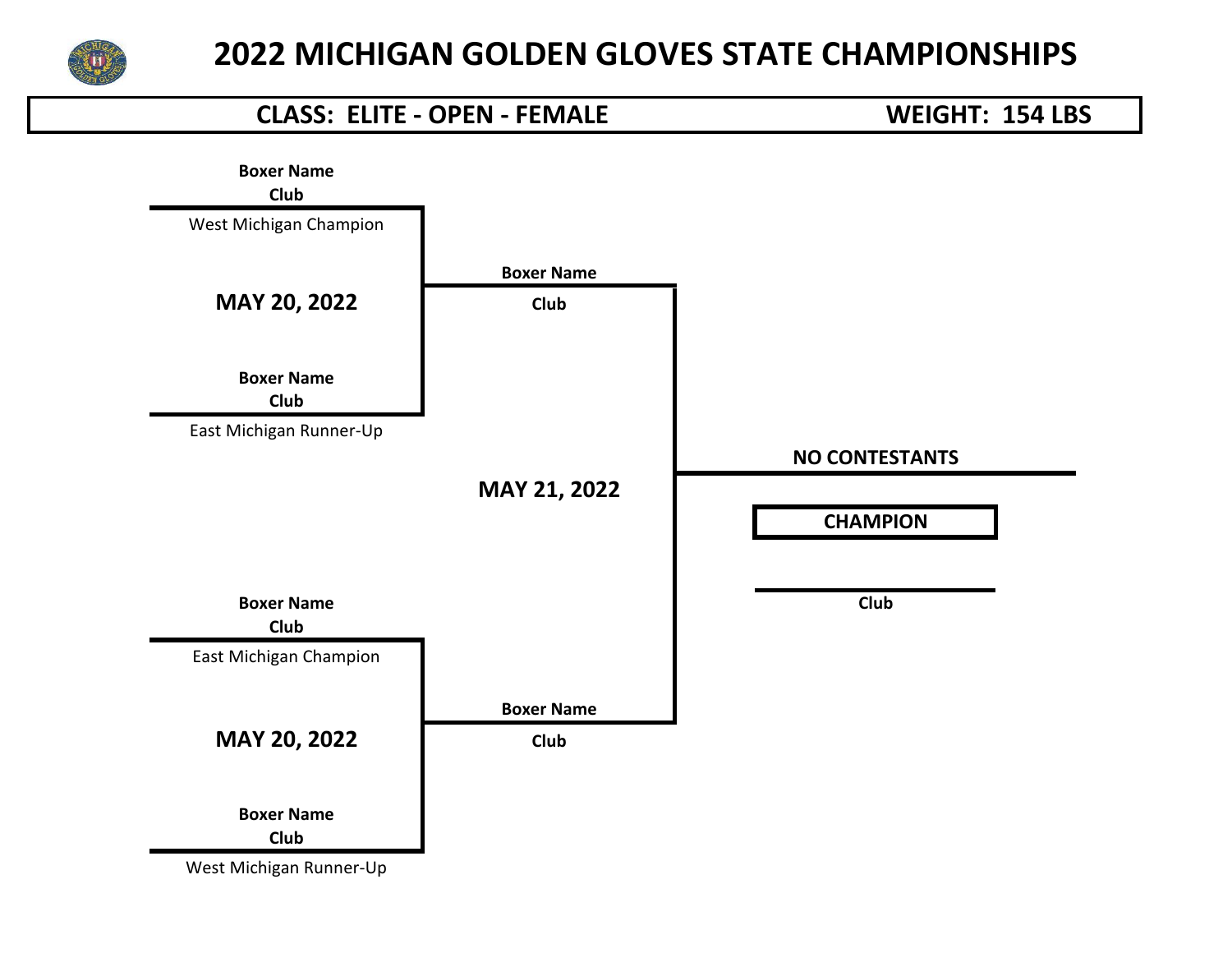

#### **CLASS: ELITE - OPEN - FEMALE WEIGHT: 165 LBS**

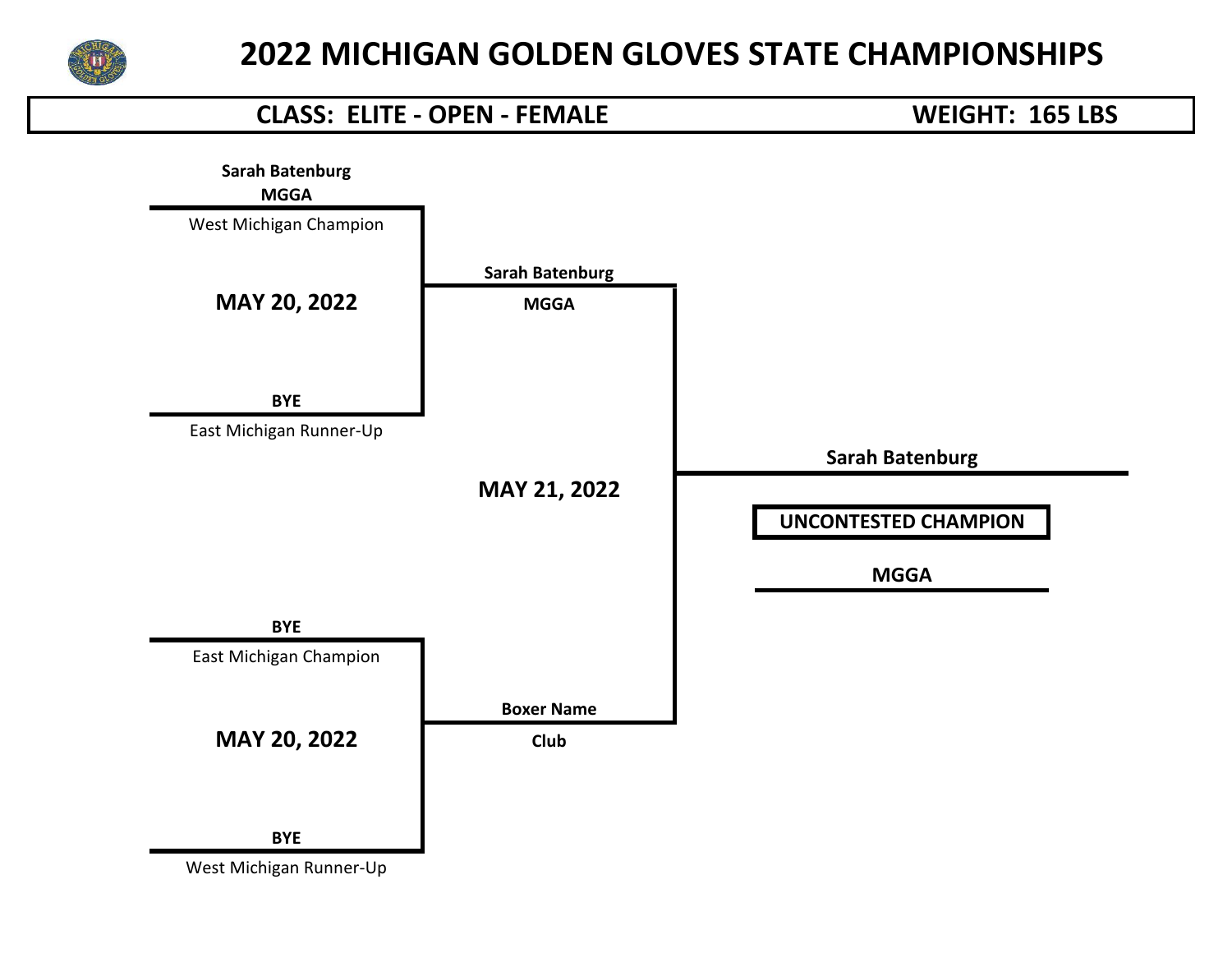

#### **CLASS: ELITE - OPEN - FEMALE WEIGHT: 178 LBS**